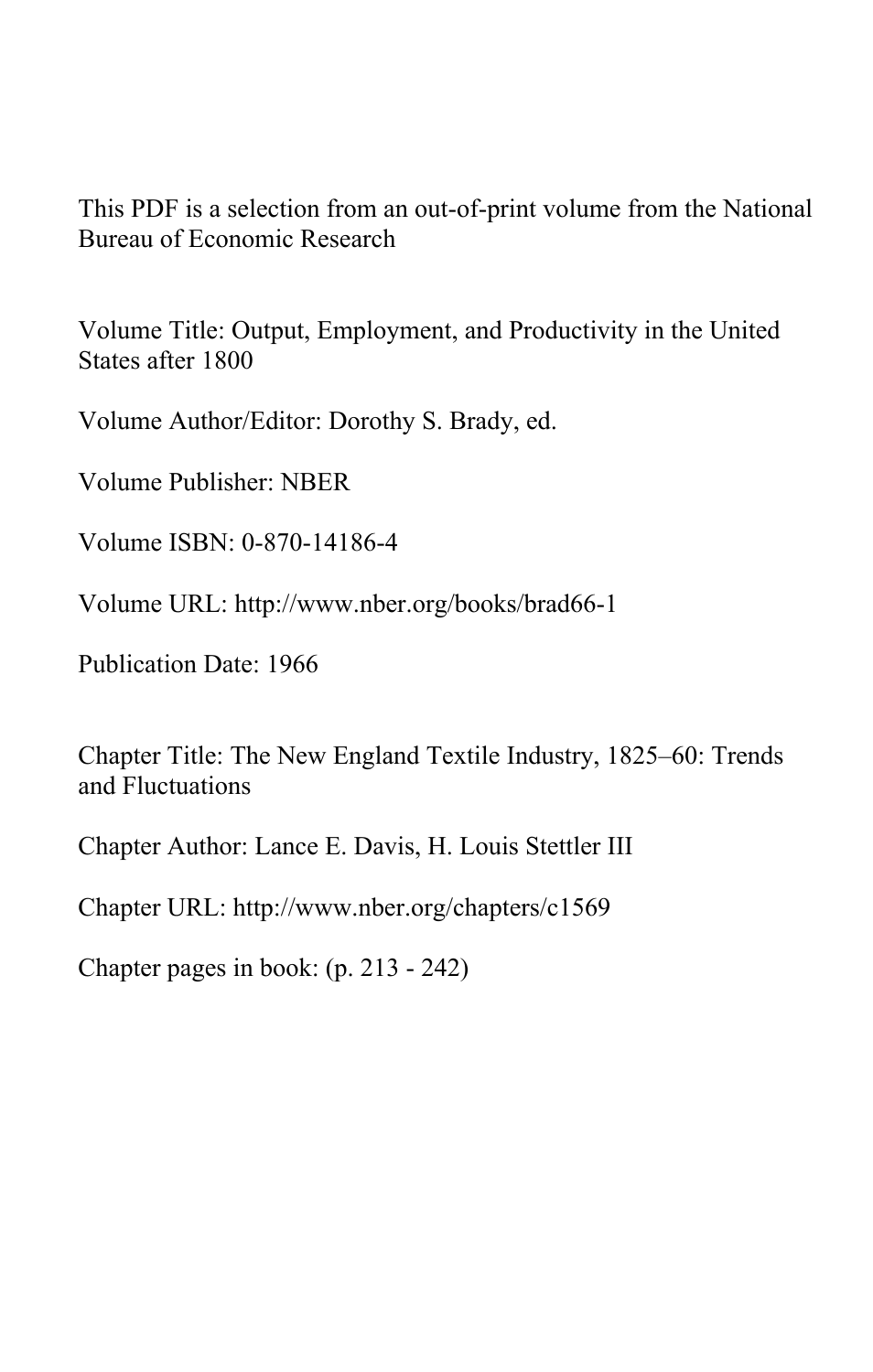# The New England Textile Industry, 1825—60: Trends and Fluctuations LANCE E. DAVIS PURDUE UNIVERSITY

# H. LOUIS STETTLER III

THE JOHNS HOPKINS UNIVERSITY

# I. Introduction

Many studies of the growth of the American economy during the first three-quarters of the nineteenth century have suffered both from the diffusion of their focus and from the weakness of their statistical foundations. Reliance on the federal Census returns necessitates estimating the underreportings that plague those volumes and, perhaps more important, limits the study to benchmark years—a limitation that excludes any discussion of fluctuations between those years. Moreover, these studies have frequently attempted to draw economy-wide conclusions from data indicative of conditions in only a local area or, conversely, to describe each area in terms of a national average. Thus, there have been frequent attempts to apply technical coefficients or economic relations derived from one area to another region characterized by an entirely different technology or subject to very different market forces.

For most of the period before 1870, no national market existed for many industries. In this period it appears almost useless to study the economy as an integrated whole rather than as a sum of various quite heterogeneous parts. Any national figures, almost by definition, blur the local characteristics; and, all too frequently, marginal changes (changes that are small, but possibly of crucial importance for growth) in local For most of the period before 1870, no national market existed for<br>many industries. In this period it appears almost useless to study the<br>economy as an integrated whole rather than as a sum of various quite<br>heterogeneous p every industry in every region; however, because of the scarcity of source material, it is improbable that this goal can be achieved. What is more possible, however, is a study of the important industries in each region during those periods when the industry was changing rapidly (either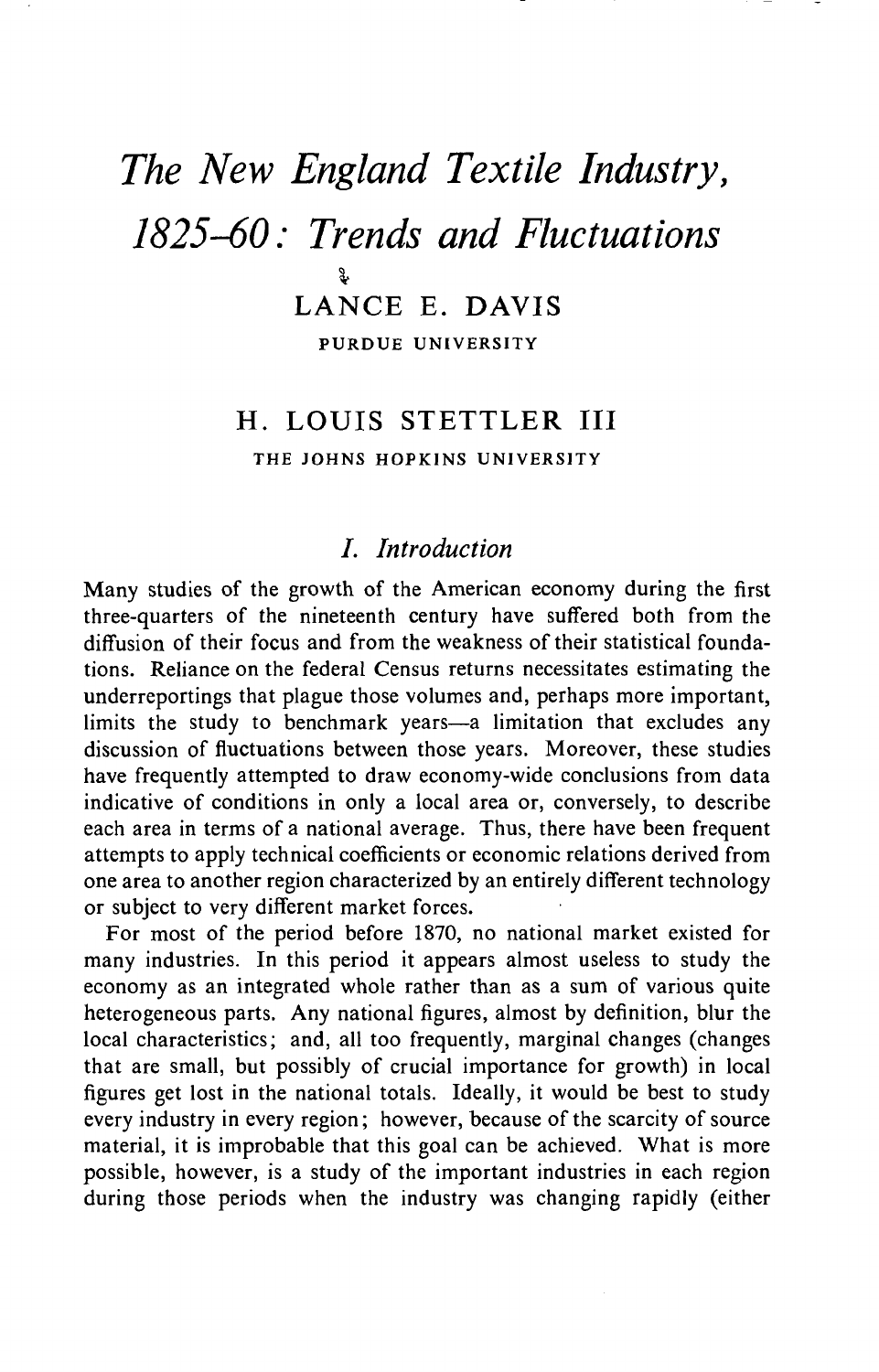expanding or contracting). Since almost all industries that play a significant role in the process of economic growth could be included in this more restrictive study, such an approach seems fruitful despite the narrowing of focus. At the same time, insofar as it is possible to estimate output from all industries in all regions, studies of aggregate income will not be hampered. In fact, even these broader studies may be improved, since a comparison of local firm records with Census reports may provide a better measure of underreporting than anything previously available.<sup>1</sup>

Furthermore, from the point of view of economic theory, a certain economy is achieved in studying those sectors that are undergoing rapid change. Moreover, since rapidly changing industries or those heavily concentrated (geographically) tend to leave business records and other economic artifacts which may substitute for the Census as a source of statistical data, there is an additional incentive to adopt this regional methodology.

# II. The Estimates

## THE DATA

The cotton textile industry provides a fine example of what can be done with a regional approach (in fact, the example may be too good). The industry was heavily concentrated in New England and, within New England, the growth of the industry after 1820 was associated with the rise of a particular group of firms. Fortunately there exist today, at various museums and libraries on the East Coast, the original business records of a significant proportion of these firms.2

<sup>1</sup> The records of some of the textile mills, for example, include copies of the Census enumerators' reports as well as their mill records—which show quite different totals. The following table shows the discrepancies for six mills reporting to the 1859 Census (in millions of yards). Massa-

|          |       | Merri- | Hamil- |                |                | Law-  | Massa-<br>chusetts |
|----------|-------|--------|--------|----------------|----------------|-------|--------------------|
|          | Total | mack   | ton    | <b>Suffolk</b> | <b>Tremont</b> | rence | Cotton             |
| Reported | 96.0  | 20.8   | 12.2   | 8.0            | 11.9           | 18.7  | 24.4               |
| Actual   | 96.4  | 22.1   | 11.6   | 8.5            | 11.0           | 18.6  | 24.6               |

with mean equal to zero. There is, of course, no guarantee of the randomness of the errors. More important objections to use of the federal Census after 1820 for the textile industry flow from (1) constantly changing definitions (e.g., establishment); (2) the paucity of information gathered and reported vis-à-vis the Massachusetts Census (especially the failure to report yards of output in 1839); (3) the lack of a local breakdown in 1850; and (4) the number of different "official" versions.

<sup>2</sup> The materials for this paper were gathered from various textile collections deposited at the Baker Library, Harvard, the Merrimack Valley Textile Museum, and the Manchester Historical Society Museum. There are to the knowledge of the authors other collections in the pOssession of local historical and academic units; in fact, the problem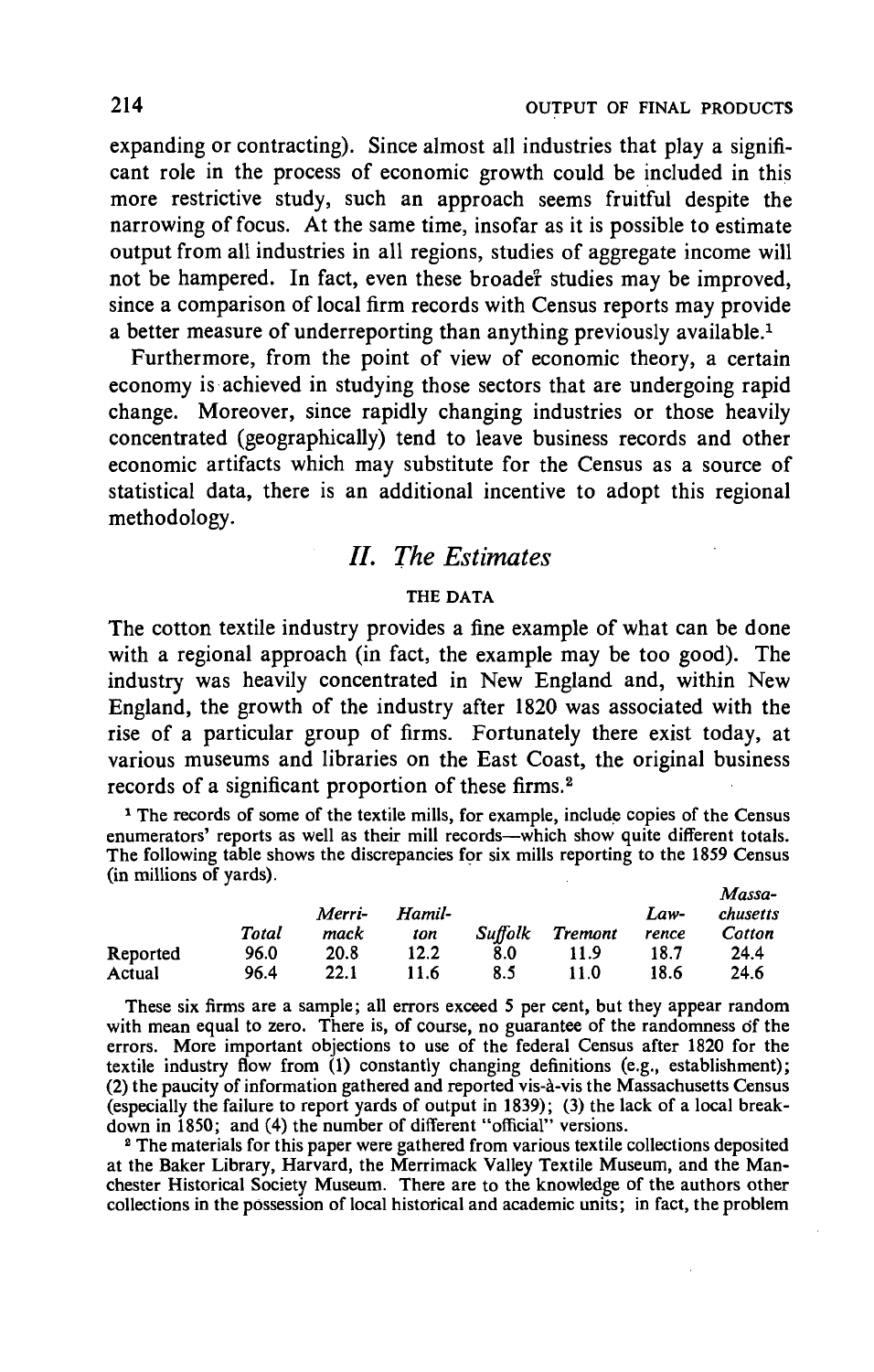## NEW ENGLAND TEXTILE INDUSTRY, 1825-60 215

There were two principal types of textile firms in New England.<sup>3</sup> The firms of the Massachusetts type, modeled after the Boston Manufacturing Company, were located on the major rivers of northern New England. They were typically multifacility operations (sometimes with bleacheries or printworks) and generally capitalized in excess of \$500,000. From the beginning, these firms were integrated producing units heavily concentrated in the low-count goods. Existing alongside the Massachusetts-type operations were a much larger number of small proprietary single-mill firms located on the streams of lower New England. These so-called Rhode Island-type mills were small, often specialized, and tended to produce medium grades of cloth (particularly printing cloths).4 During the mid- 1840's the structure of the industry in lower New England changed, and thereafter the Rhode Island mills began to resemble their northern counterparts more closely.

Table 1 lists the firms whose records were used in this study. The distribution of firms is not wholly geographical. Firms of the Rhode Island type were located in Massachusetts as well as in Rhode Island and Connecticut. Moreover, although Metacomet was located in New Bedford and resembled the larger firms, it was really representative of the post-1845 mills springing up in lower New England, and was therefore included as a Rhode Island-type mill.

The company records for at least sixteen of the Massachusetts-type mills exist for at least some part of the period prior to the Civil War. The journals, semiannual accounts, and treasurer's reports give sufficient information to ascertain the amount of cloth produced by each firm.<sup>5</sup> Generally, the output by six-month periods is available, but for certain years the output of Nashua and Jackson was only given on a yearly basis.

of data is not its insufficiency but rather its overabundance. In choosing the particular data used in this paper, preference was given to those records that were complete and continuous for long periods, and reasonably intelligible.

<sup>8</sup> The relative contributions of the two families of firms to the growth of the New England textile industry might be seen from the county returns in Massachusetts. Middlesex and Hampden counties included the large mill centers of Chicopee and Lowell; Bristol and Worcester counties were always centers of the smaller enterprises. The number of spindles (in thousands) follows:

|                   | 1820 | 1837 | 1855 |
|-------------------|------|------|------|
| Middlesex-Hampden | 10   | 233  | 635  |
| Bristol-Worcester | 18   | 240  | 508  |

The best discussion of the two types of enterprise is found in Caroline Ware's The Early New England Cotton Manufacture, Cambridge, Mass., 1931.

<sup>5</sup> In some cases it was necessary to add yards sold to the change in inventory for a period, since output figures were not always present whereas sales and inventory values were more common.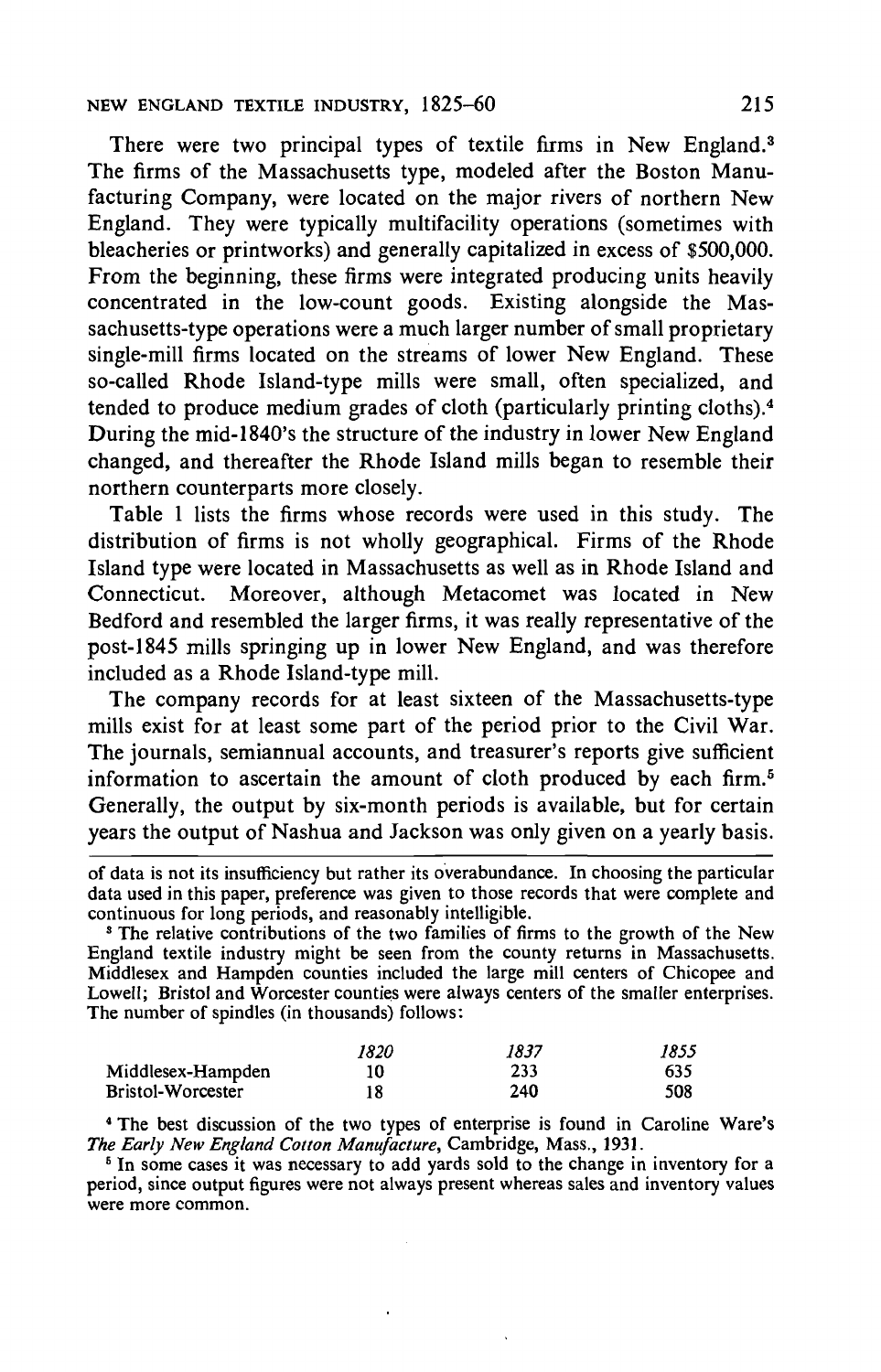TABLE <sup>1</sup>

|                      | Years for Which |
|----------------------|-----------------|
|                      | Records Were    |
| Firm Name            | Examined        |
|                      |                 |
| MASSACHUSETTS TYPE   |                 |
| <b>Boston</b>        | 1815-60         |
| Merrimack            | 1824-60         |
| Hamilton             | 1828-60         |
| Suffolk              | 1832-60         |
| Tremont              | 1832-60         |
| Lawrence             | 1833-60         |
| Massachusetts Cotton | 1840-60         |
| Naumkeag             | 1848-60         |
| Lancaster            | 1847–60.        |
| Dwighta              | 1834-60         |
| Lyman <sup>a</sup>   | 1850-60         |
| Nashua               | 1826-60         |
| Jackson              | 1832-60         |
| Amoskeag             | 1837-60         |
| Laconia              | 1845-60         |
| Pepperill            | 1851-60         |
| RHODE ISLAND TYPE    |                 |
| Rampo                | $1821 - 33$     |
| <b>Slater</b>        | 1826-34         |
| Slater and Tiffany   | 1827-37         |
| Sutton               | 1830-59         |
| Metacomet            | 1848-60         |

SAMPLE MILLS, 1815-60

 $a$ Records are available for different groups of mills operated by these companies.

b<sub>Includes the records of the Cabot and Perkins</sub> Companies which were merged into Dwight in 1856.

For the Rhode Island-type firms, output could be estimated from either weaving ledgers or consignment books.<sup>6</sup> Typically, these data were available on a monthly basis.

## ADJUSTMENTS TO A UNIFORM ACCOUNTING PERIOD

Reporting techniques differed greatly from mill to mill. Every month represented the closing of at least one company's accounts. Moreover, companies changed their final closing date from time to time. To make the data comparable, each mill's output was allocated uniformly over the months covered by the accounting period. Uniform allocation was

<sup>6</sup> The use of the consignment books introduces a sequence of lags, since there is no way of dating consignments in terms of the time elapsed between production and shipment. In the case of Slater and Tiffany, pounds of cloth produced were known but not yards.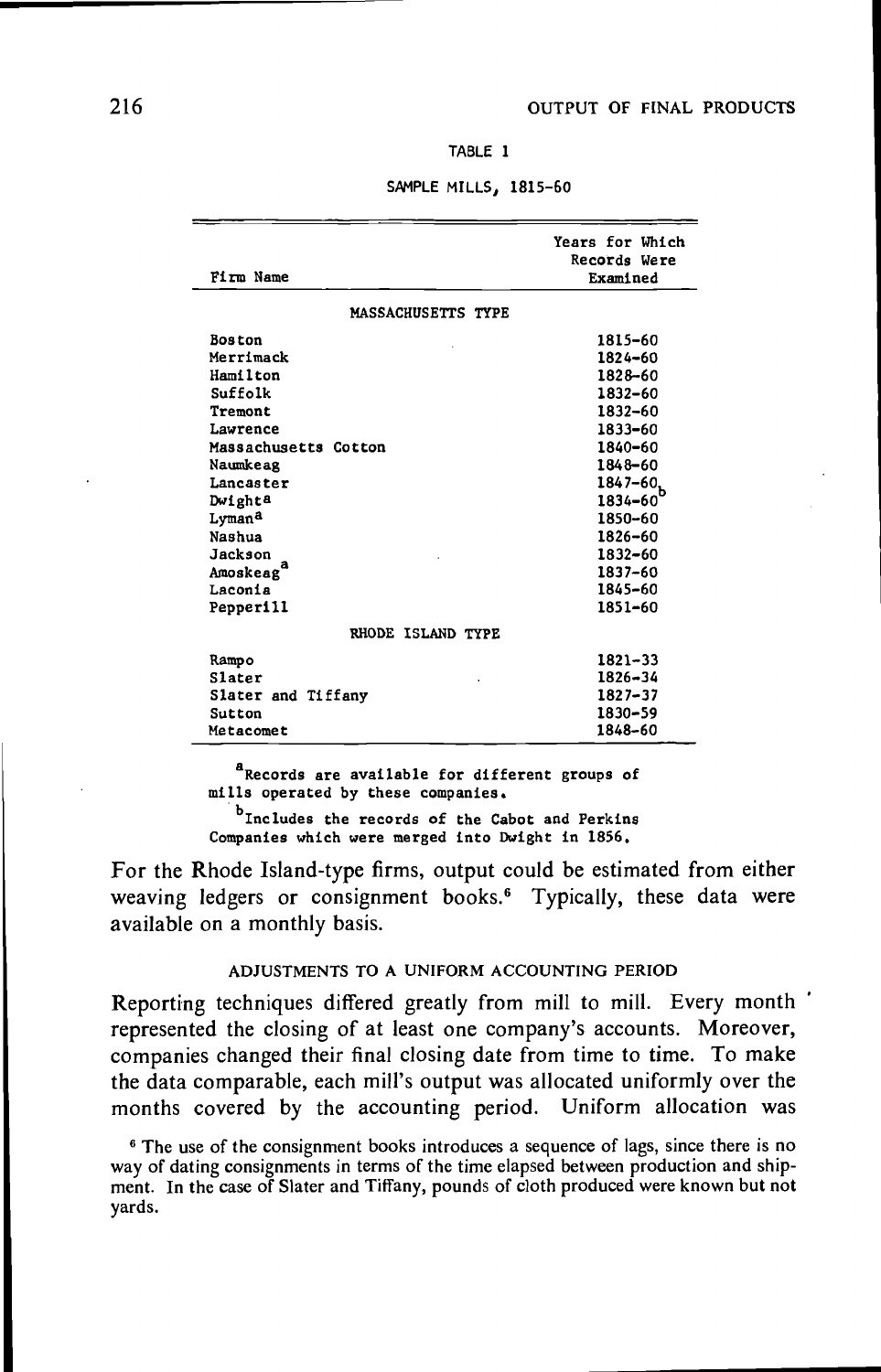## NEW ENGLAND TEXTILE INDUSTRY, 1825-60 217

l,

#### TABLE 2

|      | Jan. 1-    | April 1- | July 1-  | Oct. 1-    |
|------|------------|----------|----------|------------|
| Year | Mar.<br>31 | June 30  | Sept. 30 | 31<br>Dec. |
| 1821 | 337        | 363      | 370      | 384        |
| 1822 | 403        | 439      | 420      | 380        |
| 1823 | 408        | 465      | 454      | 433        |
| 1824 | 451        | 487      | 483      | 865        |
| 1825 | 1,044      | 886      | 813      | 774        |
| 1826 | 783        | 988      | 1,138    | 1,168      |
| 1827 | 1,193      | 1,442    | 1,659    | 1,658      |
| 1828 | 2,414      | 2,688    | 2,858    | 2,746      |
| 1829 | 2,569      | 2,681    | 2,702    | 2,711      |
| 1830 | 2,711      | 3,032    | 3,354    | 3,282      |
| 1831 | 3,701      | 3,899    | 4,036    | 3,956      |
| 1832 | 4.094      | 4,604    | 5,799    | 6,091      |
| 1833 | 6,956      | 7,481    | 7,975    | 8,052      |
| 1834 | 8,570      | 9,050    | 9,001    | 9,038      |
| 1835 | 9,971      | 10,920   | 11,282   | 11,196     |
| 1836 | 11,534     | 12,328   | 12,642   | 12,186     |
| 1837 | 12,690     | 12,620   | 12,063   | 11,746     |
| 1838 | 12,610     | 13,884   | 14,241   | 14,028     |
| 1839 | 14,461     | 15,080   | 14,961   | 14,540     |
| 1840 | 14,471     | 13,877   | 13,406   | 14,083     |
| 1841 | 14,734     | 15,088   | 16,020   | 16,234     |
| 1842 | 16,888     | 16,913   | 16,404   | 16,047     |
| 1843 | 15,727     | 15,868   | 16,697   | 16,958     |
| 1844 | 17,878     | 17,916   | 18,783   | 18,596     |
| 1845 | 19,622     | 19,994   | 21,163   | 21,296     |
| 1846 | 21,747     | 21,863   | 21,718   | 21,882     |
| 1847 | 22,271     | 22,474   | 22,593   | 22.923     |
| 1848 | 24,073     | 25,680   | 27,260   | 26,786     |
| 1849 | 28,030     | 28,229   | 28,994   | 29,827     |
| 1850 | 27,782     | 27,604   | 29,129   | 28,022     |
| 1851 | 28,249     | 28,799   | 31,452   | 32,832     |
| 1852 | 34,427     | 35,246   | 37,102   | 37,272     |
| 1853 | 34,580     | 31,172   | 35,938   | 36,509     |
| 1854 | 35,198     | 35,241   | 35,993   | 36,446     |
| 1855 | 35,976     | 36,018   | 35,396   | 35,956     |
| 1856 | 37,316     | 37,258   | 38,132   | 38,570     |
| 1857 | 34,638     | 33,929   | 31,451   | 29,474     |
| 1858 | 33,561     | 35,984   | 39,373   | 40,840     |
| 1859 | 40,962     | 41,350   | 42,889   | 43,430     |
| 1860 | 43,084     | 43,229   | 40,881   | 40,447     |

#### QUARTERLY OUTPUT OF SELECTED FIRMS OF THE MASSACHUSETTS TYPE, 1821—60 (thousand yards)

Source: Company records of Boston, Merrimack, Hamilton, Suffolk, Tremont, Lawrence, Naumkeag, Lancaster, Dwight, Lyman, Nashua, Jackson, Amoskeag, Laconia, and Pepperill.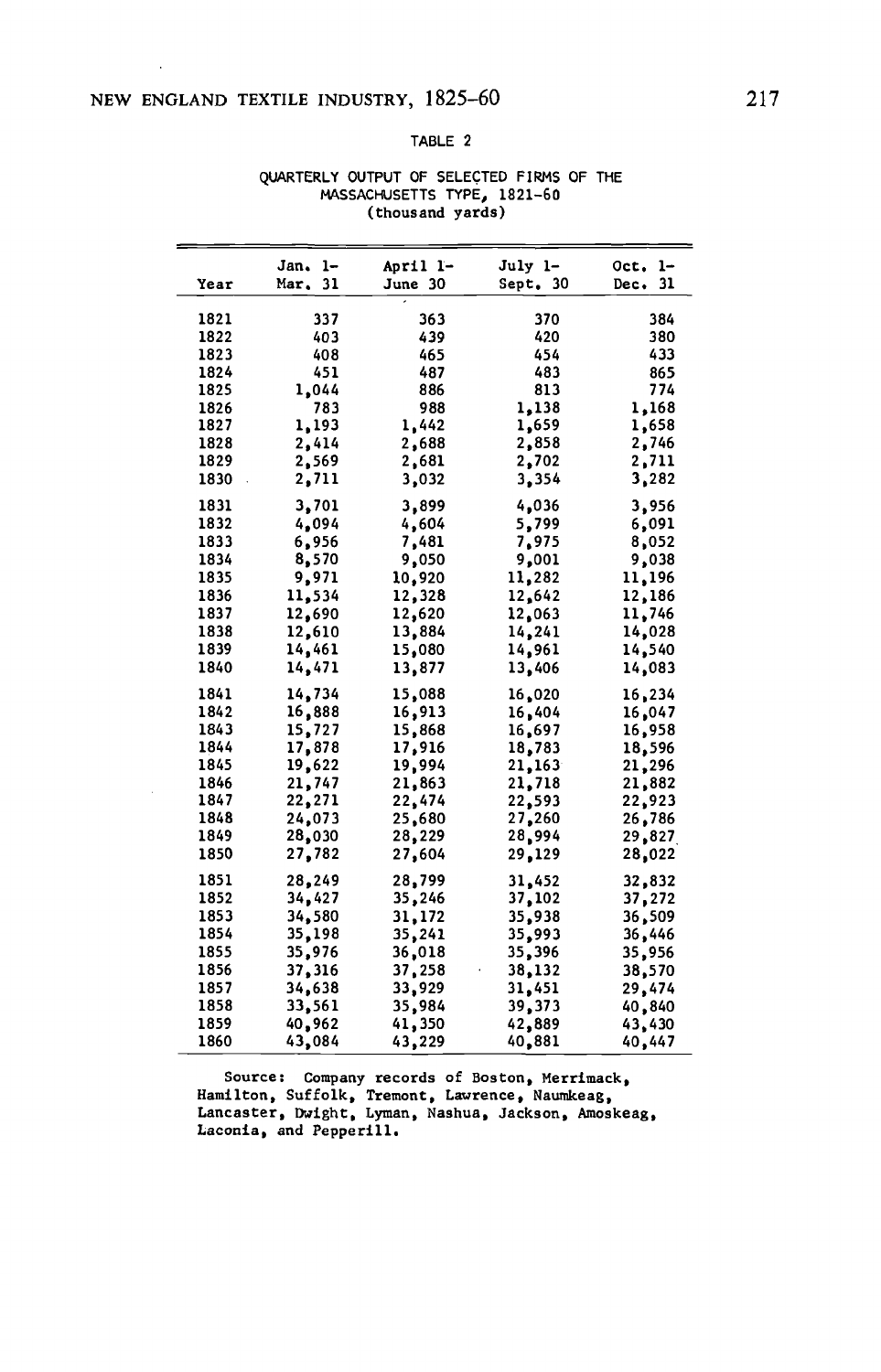selected for a number of reasons. First, it has been generally inferred that the short-run marginal cost curves were steep about some "capacity" level.7 Second, the data required to construct a monthly deflating index were not available. What data exist are generally of poor quality because they represent only the history of the Rhode Island-type mills, whose output was often curtailed in response to a freshet or to install new equipment. These conditions were not, characteristic of the rest of the industry. Third, a monthly index constructed from Rhode Island data, Nashua reports, and consumption of cotton in Cabot mill number 1 (where monthly data were available), with adjustments made for floods, replacement of equipment, and other local events, is not significantly different from the results achieved by uniform allocation. The monthly figures were summed to standard quarters and calendar years. Annual output by firm may be found in Table A-l, while the quarterly output of selected Massachusetts firms will be found summed in Table 2.

## CHOICE OF OUTPUT MEASURE

The output reported in these tables is in terms of yards. The company books described output variously—in pieces, pounds, and yards. Yards were, however, the most common; they were available in all but a single case. Pieces, a widely varying metric, were the least common. Pounds of output, when not reported, could usually be estimated from the weight of cotton inputs corrected for the mill's waste factor or from the yards of output, if the weight per yard ratios were available for the full range of product. Yards were used as the measure for this study because they represented a more meaningful unit of demand, because they were more generally available, and because they appear to be a more useful tool in comparing input and output ratios.<sup>8</sup> Despite these advantages, yards are not a perfect measure. Because of the lack of homogeneity arising from changing width and count patterns, they too may be criticized. However, tests suggest that for this sample at least the bias injected by nonhomogeneity may not be too significant.<sup>9</sup>

<sup>7</sup> See R. C. O. Mathews, A Study in Trade-Cycle History, Cambridge, Eng., p. 130.

<sup>8</sup> Robert Layer (in *Earnings of Cotton Mill Operatives, 1825-1914*, Cambridge, Mass., 1955) feels that pounds are a superior measure. Nominally, pounds ignore width differentials but not count differences. Since yards and standard yards appear to have a relatively stable relationship on the aggregate level, the question of unit recedes in significance. Output in yards or pounds would differ by a scale factor. There are, however, certain marginal considerations which make yards preferable. In estimating production functions, the marginal products of labor, cotton, and capital can be ascertained by using yards as a measure of output; if, on the other hand, pounds were used, the rather constant proportion between cotton input and cloth output (regardless of the quality of output) does not allow the other parameters to have significant coefficients.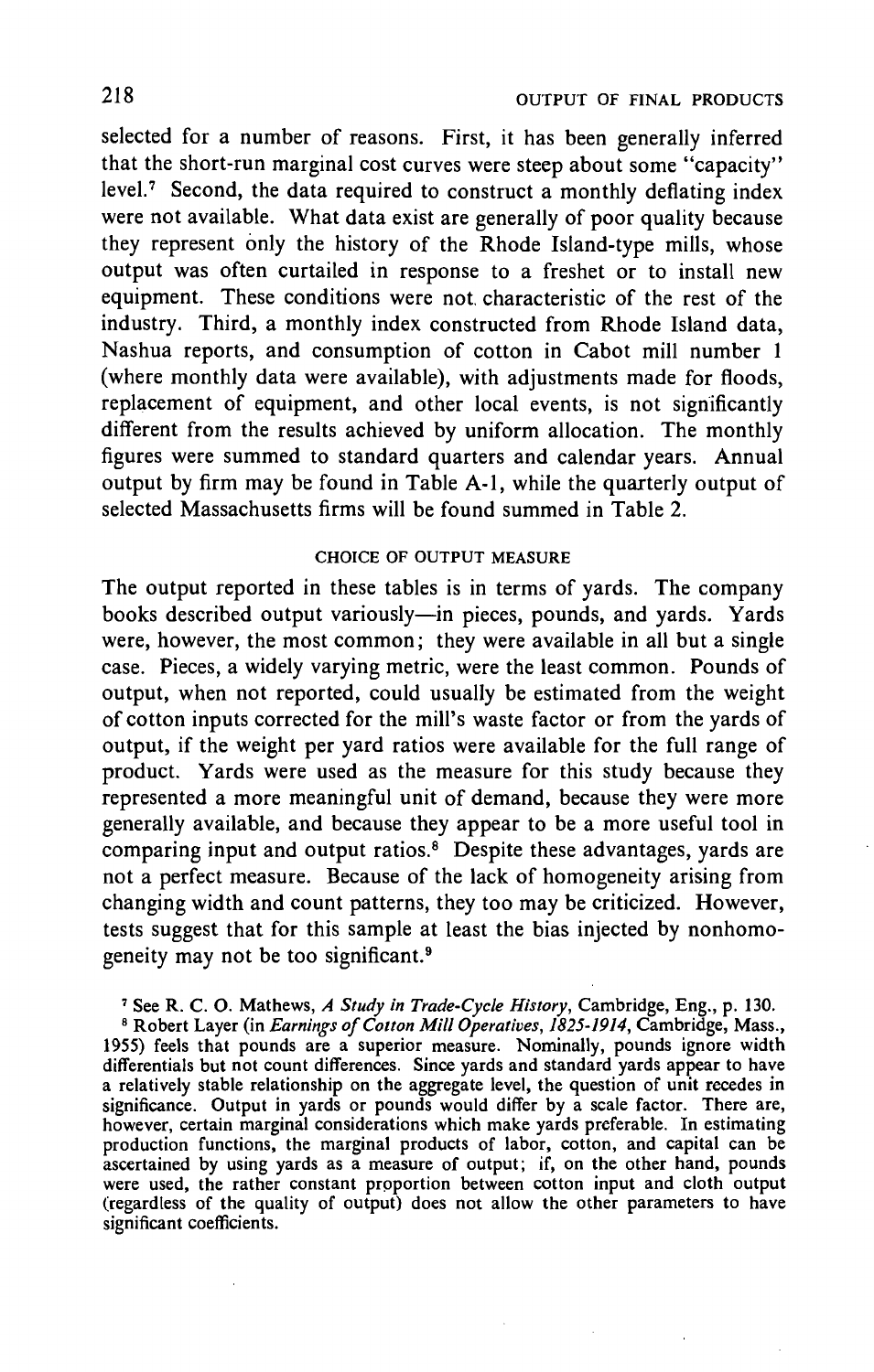#### ADJUSTMENT TO REGIONAL LEVELS

Table 3 shows the relationship between sample output and the output of various regions as they appeared in the Census. The relationships are rather stable except for the initial change in the thirties. This jump may

| Year                             | Rhode Island,<br>Connecticut | Massachusetts | Maine,<br>New Hampshire | New England |
|----------------------------------|------------------------------|---------------|-------------------------|-------------|
| 1831                             | .04                          | , 16          | .10                     | $\cdot$ 11  |
|                                  |                              | .29           |                         |             |
| $\frac{1837}{1839}$ <sup>a</sup> | .01                          | - 30          | . 40                    | .22         |
| 1845                             |                              | , 28          |                         |             |
| 1849                             | .04                          | .23           | .32                     | .19         |
| 1855                             |                              | .29           |                         |             |
| 1859                             | .03                          | .26           | .29                     | .20         |

| TABLE 3 |  |  |
|---------|--|--|
|         |  |  |

RATIO OF OUTPUTS OF SAMPLE FIRMS TO CENSUS OUTPUT TOTALS, SELECTED YEARS, 1831—59

Source: 1840, 1850, 1860, federal Censuses; 1831, from Survey of Friends of Domestic Industry; 1837, 1845, 1855, Massachusetts Censuses.

a<br>Ratio based on estimate of textile output.

be explained in terms of the development of Lowell and the later textile centers in Manchester and Springfield. In Massachusetts, the sample shows a gain of three firms between 1832 and 1834 (Suffolk, Tremont, and Lawrence), while eighteen were actually incorporated. During the period 1828—30, however, only Hamilton enters the sample while twentyfour firms were incorporated. A portion of the fall in relative output recorded in 1860 is a result of firms leaving the sample in that year.

The movements in the sample output series may be used to provide an index of cyclical movements in textile output. Moreover, when inflated to approximate total production they furnish a measure of total output between benchmark years. Their usefulness, however, depends on the

° For those mills that reported both yardage and pounds, it was possible to compensate for quality and width differences by converting their output into standard vards. Therefore, the thirty-nine mills with data on both yardage and pounds were divided into two classes, those producing mostly low-count (under 16) goods and those producing finer quality (over 18) cottons. The output of the former class were then converted into standard 14s  $\times$  14s, 48  $\times$  48, 36" wide brown sheeting; and the latter's output into 22s  $\times$  22s, 40, 36" wide sheeting. Apart from the late twenties, when the sample size was small (only thirteen mills), the relations between standard and recorded yards was extremely stable (see Table A-2); and both series tend to move together. In the thirties, for example, there was first a movement toward heavier goods and then a movement toward lighter ones. If, however, total standard yards (the sum of the standard columns) is compared with total recorded yards, a slight trend toward the coarser cloth is evident.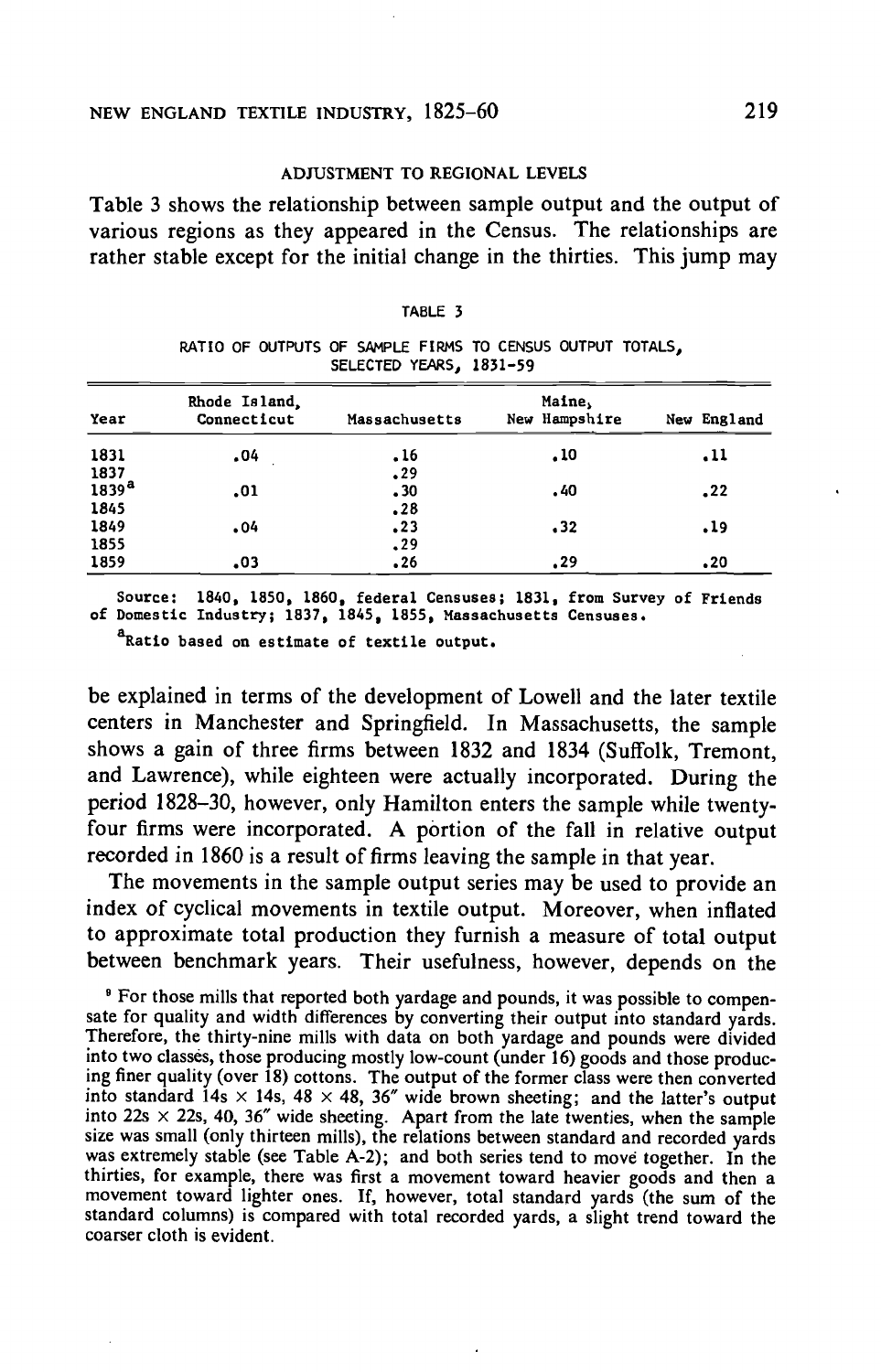validity of two assumptions: that the sample of firms is representative of the entire industry, and that the Census provides adequate estimates of total output in the benchmark years. As to the first, the evidence suggests that the sample of Massachusetts-type firms was quite representative of the entire universe, but that the sample of Rhode Island firms was probably less so. As to the second, the Massachusetts inflations based on the state Census probably provide a more trustworthy measure of activity in the benchmark years than the New Hampshire-Maine and New England inflations based on the federal Census do.<sup>10</sup>

The results of such inflations are presented in Table 4. The Massachusetts mills were inflated on a straight-line basis between the Census years 1831, 1837, 1845, and 1855. The series was extrapolated to 1860 according to the 1845—55 increments; and backward extrapolation from 1831 to 1825 was based on an incremental change of zero. This latter extrapolation probably overstates output in the earlier years (since it appears that the sample size increased relative to the universe in the period) but, in the absence of any benchmark, it remains the best alternative.

The Maine and New Hampshire inflation was based on the federal Census and the survey of 1831. The same basic procedure used in the Massachusetts inflation was followed, but the 1825—31 period was treated in the same manner as the 1831—39 interval. Rhode Island and Connecticut were treated in the same manner as Maine and New Hampshire; however, the changing sample size during the intercensual period created additional problems. Even if these could be solved, however, the smallness of the Rhode Island and Connecticut sample, particularly in the 1839—47 period, argues against attaching great significance to the inflated series.

Two different estimates of total New England output suggest themselves. First, it is possible to sum up the inflated series for the three state groups; second, one could inflate, in a manner similar to the treatment of New Hampshire and Maine, the output figures from all mills for which the data were of good quality. The difference between the two series is much greater than can be explained by the exclusion of Vermont from the first variant. Unfortunately, the former series is also subject to wide fluctuations induced by the inclusion of the poor-quality series from Rhode Island. As a result, the second technique is almost certainly a better indicator of textile activity in New England, and it is a series so constructed that is included on Table 4.

<sup>&</sup>lt;sup>10</sup> Because of omissions in the 1840 Census, it was necessary to estimate textile output and this procedure injects another element of bias into the inflation based on the federal Census.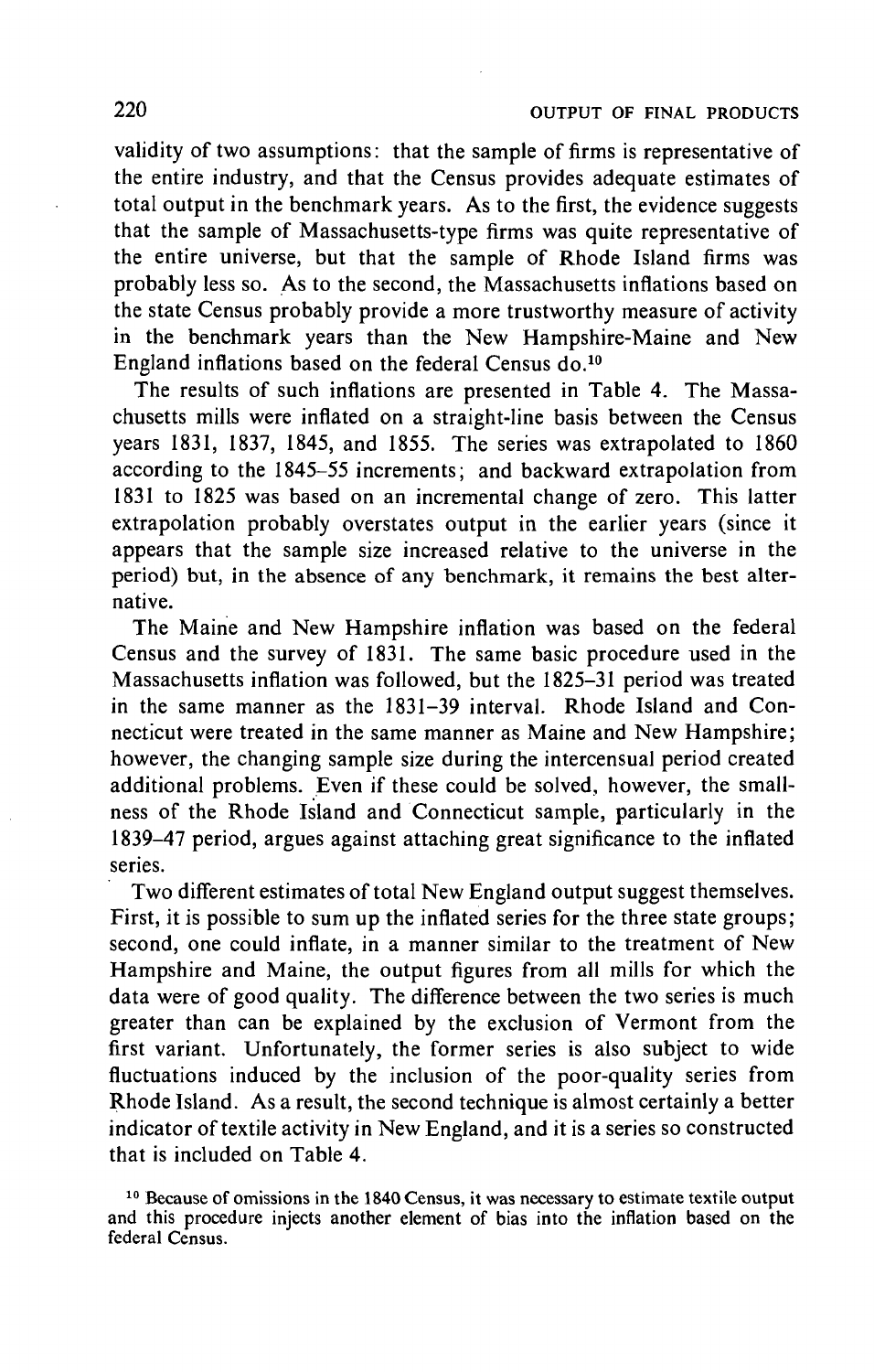#### TABLE 4

#### OUTPUT BY REGION, 1826-60 (thousand yards)

|      | Sample                          |                    |                            |                                 | Inflated           |                            |                |
|------|---------------------------------|--------------------|----------------------------|---------------------------------|--------------------|----------------------------|----------------|
| Year | Rhode<br>Island.<br>Connecticut | Massa-<br>chusetts | Maine,<br>New<br>Hampshire | Rhode<br>Island.<br>Connecticut | Massa-<br>chusetts | Maine,<br>New<br>Hampshire | New<br>England |
| 1826 | 770                             | 3,757              | 321                        | 27,018                          | 23,475             | 3,211                      | 37,072         |
| 1827 | 1,337                           | 4,920              | 1,031                      | 37,100                          | 30,753             | 10,313                     | 54,107         |
| 1828 | 1,427                           | 8,768              | 1,939                      | 35,731                          | 54,797             | 19,386                     | 97,327         |
| 1829 | 1,050                           | 8,313              | 2,350                      | 32,194                          | 51,957             | 23,501                     | 96,937         |
| 1830 | 1,536                           | 9,895              | 2,484                      | 42,715                          | 61,845             | 24,838                     | 112,536        |
| 1831 | 2,035                           | 12.637             | 2,955                      | 47,212                          | 79,231             | 30,810                     | 141,727        |
| 1832 | 1,813                           | 14,730             | 5,858                      | 44,167                          | 81.832             | 41,841                     | 175,961        |
| 1833 | 1,605                           | 22,434             | 8,029                      | 45,650                          | 106,828            | 50,183                     | 245,672        |
| 1834 | 1,240                           | 27,558             | 8,092                      | 47,391                          | 111,482            | 44.954                     | 272,129        |
| 1835 | 1,125                           | 35,262             | 8,107                      | 44,642                          | 130,598            | 40,533                     | 314,262        |
| 1836 | 1,489                           | 38,531             | 10,159                     | 58,421                          | 132,866            | 46,178                     | 335,797        |
| 1837 | 1,014                           | 35,453             | 13,667                     | 69,926                          | 118,175            | 56,944                     | 323,151        |
| 1838 | 1,190                           | 39,675             | 15,088                     | 99,083                          | 134,449            | 58,030                     | 359,868        |
| 1839 | 893                             | 42,714             | 16,328                     | 85,769                          | 147,288            | 58,316                     | 369,014        |
| 1840 | 372                             | 40,900             | 14,938                     | 80,870                          | 143,509            | 53.349                     | 371,012        |
| 1841 | 710                             | 44,876             | 17,201                     | 151,064                         | 160,272            | 61,431                     | 432,476        |
| 1842 | 235                             | 45,526             | 20,726                     | 48,750                          | 165,548            | 74,023                     | 437,005        |
| 1843 | 993                             | 44.936             | 20,520                     | 198,400                         | 175,756            | 73,303                     | 426,125        |
| 1844 | 741                             | 48,332             | 24,842                     | 145,098                         | 179,000            | 88,721                     | 465,593        |
| 1845 | 778                             | 48,434             | 33,643                     | 149,231                         | 179,958            | 120,152                    | 497,640        |
| 1846 | 711                             | 51,752             | 35,461                     | 133,962                         | 190,097            | 126,649                    | 527,120        |
| 1847 | 834                             | 54,849             | 35,417                     | 151,455                         | 203,150            | 126,487                    | 532,422        |
| 1848 | 5,157                           | 65,790             | 38,642                     | 117,740                         | 240,988            | 138,007                    | 589,217        |
| 1849 | 6,346                           | 68,233             | 46,848                     | 148,271                         | 242,902            | 145,989                    | 600,318        |
| 1850 | 6,143                           | 72,210             | 40,320                     | 146,962                         | 262,583            | 127,032                    | 585,179        |
| 1851 | 4,245                           | 73,513             | 48.741                     | 103,790                         | 266,350            | 155,276                    | 634,098        |
| 1852 | 5,612                           | 86,440             | 57,609                     | 140,652                         | 312,058            | 185,596                    | 745,210        |
| 1853 | 6,168                           | 85,195             | 55,417                     | 158,154                         | 306,452            | 180,570                    | 725,552        |
| 1854 | 5,989                           | 88,627             | 54,255                     | 157,605                         | 316,521            | 178,823                    | 735,368        |
| 1855 | 5,731                           | 91,647             | 51,603                     | 154,474                         | 328,482            | 172,067                    | 735,370        |
| 1856 | 6,142                           | 97,437             | 53,840                     | 170,139                         | 347,990            | 181,769                    | 774,588        |
| 1857 | 5.812                           | 86,445             | 43,048                     | 165,114                         | 308,732            | 147,072                    | 661,353        |
| 1858 | 7,464                           | 93,840             | 56,510                     | 218,246                         | 347,555            | 195,401                    | 765,920        |
| 1859 | 7,456                           | 105,192            | 63,440                     | 225,939                         | 404,580            | 222,051                    | 856,362        |
| 1860 | 6,130                           | 104,570            | 63,172                     | 245,200                         | 402,192            | 224,332                    | 850,188        |

# III. Analysis of Fluctuations in Textile Output

Recently there has been some controversy over business fluctuations in the antebellum decades, and the textile series cast some light on the dating of the so-called cycles. $<sup>11</sup>$ </sup>

<sup>11</sup> The question of specific cycles was recently raised by J. R. T. Hughes and N. Rosenberg in "The United States Business Cycle before 1860: Some Problems of Interpretation," *Economic History Review*, 1963; and some questions of long swings were discussed by L. E. Davis in "The New England Textile Mills and the Capital Markets: A Study of Industrial Borrowing, 1840-1860," Journal of Economic History, March 1960.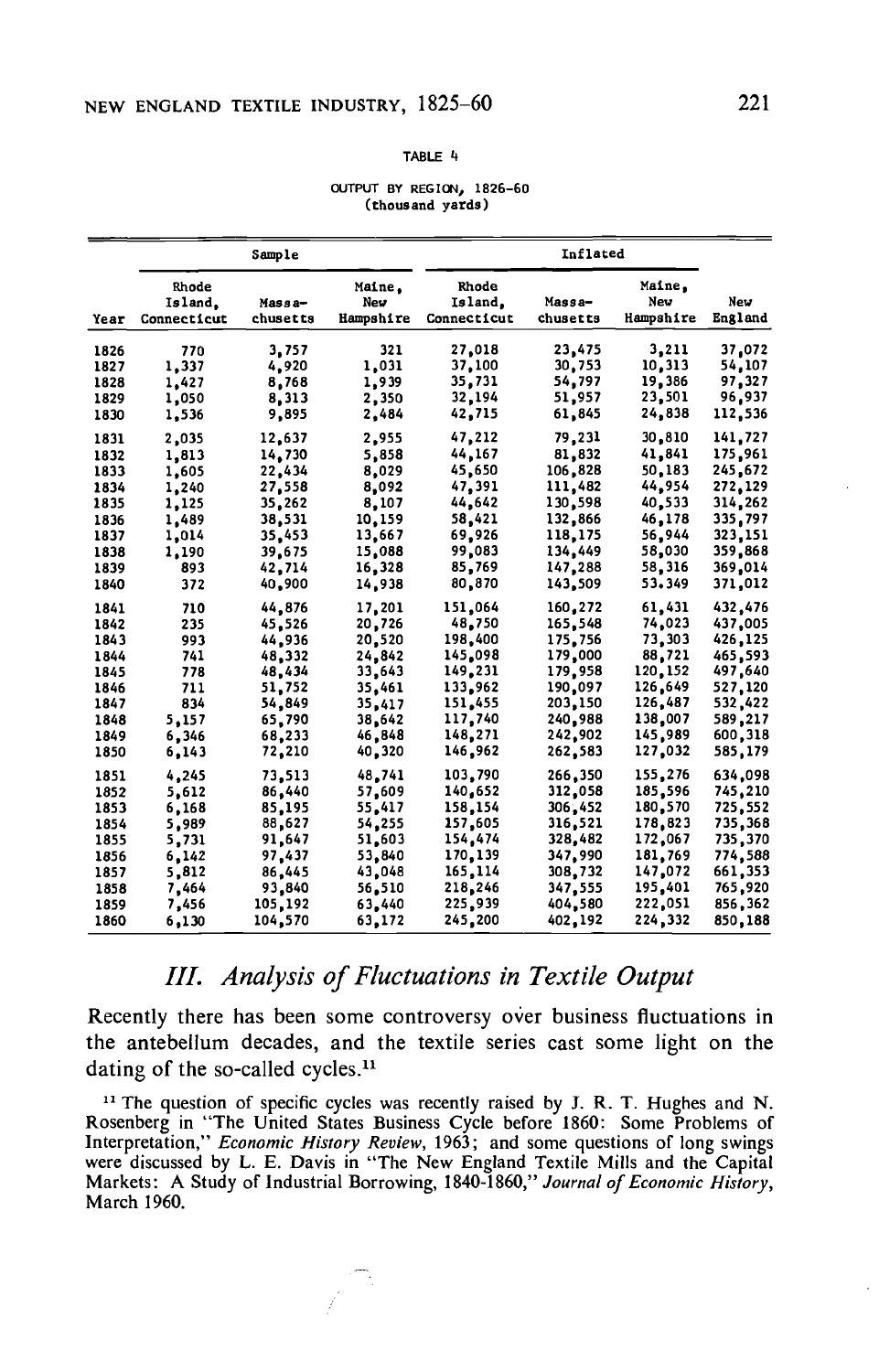## SPECIFIC CYCLES

The strong trend element and the discrete entry of firms into the sample somewhat complicate the analysis of the fluctuations of textile activity; however, Table 5 presents two series that throw some light on the subject; and Table 6 contrasts the textile series with the National Bureau turning points. Column 1 of Table 5 shows changes in the output of the sample firms of the Massachusetts type after correction for lumpiness of entry. To correct for lumpiness, change in output for any pair of years was calculated by summing the differences in production for only those firms which operated throughout both years. This corrected series indicates four years (1825, 1832, 1842, and 1850) when total sample output increased, but the level of production by established firms contracted. Column 2 presents the first differences for the inflated New England series previously presented in Table 4.

The first cycle apparently reached its peak during the last quarter of 1824 and the first quarter of 1825. Output increased until that date for both sample firms and fell for the next three quarters. Inventories were accumulated during the second half of 1824 and remained at substantial levels until mid-1826. Real sales fell during 1824, recovered during the first three quarters of 1825, subsided again until the fourth period of 1826 and the first of 1827. These fluctuations are somewhat at variance with the standard cycle that shows contraction to 1824, recovery during 1824, and contraction again in 1825-26.

All indexes show an increase in textile activity until 1828; however, output increases stopped in the third quarter of that year and did not reach the same level until mid-1830. Inventories increased in the first quarter of 1829 and fell only in the second half of 1830, but real sales fell after mid-1828 and rose again in late 1829. These movements seem to be in accord with measures of general business activity.

The recovery continued until mid-1831, and at that time output peaked for each of the operating companies. Large inventories were, however, accumulated during the next year, and sales fell for the entire sample in 1832. Complete recovery was evident in 1833. it is an open question whether this dip was a product of the smoothing process (since it is not noticeable in the second series) or actually represented a decrease in industry activity. However, additional evidence appears to support the latter conclusions. The standard works on business fluctuations show a general contraction during 1831—34; the Cole and Smith volume-of-trade index shows a drop in 1832; and, perhaps most important, the Rhode Island sample (containing a constant number of firms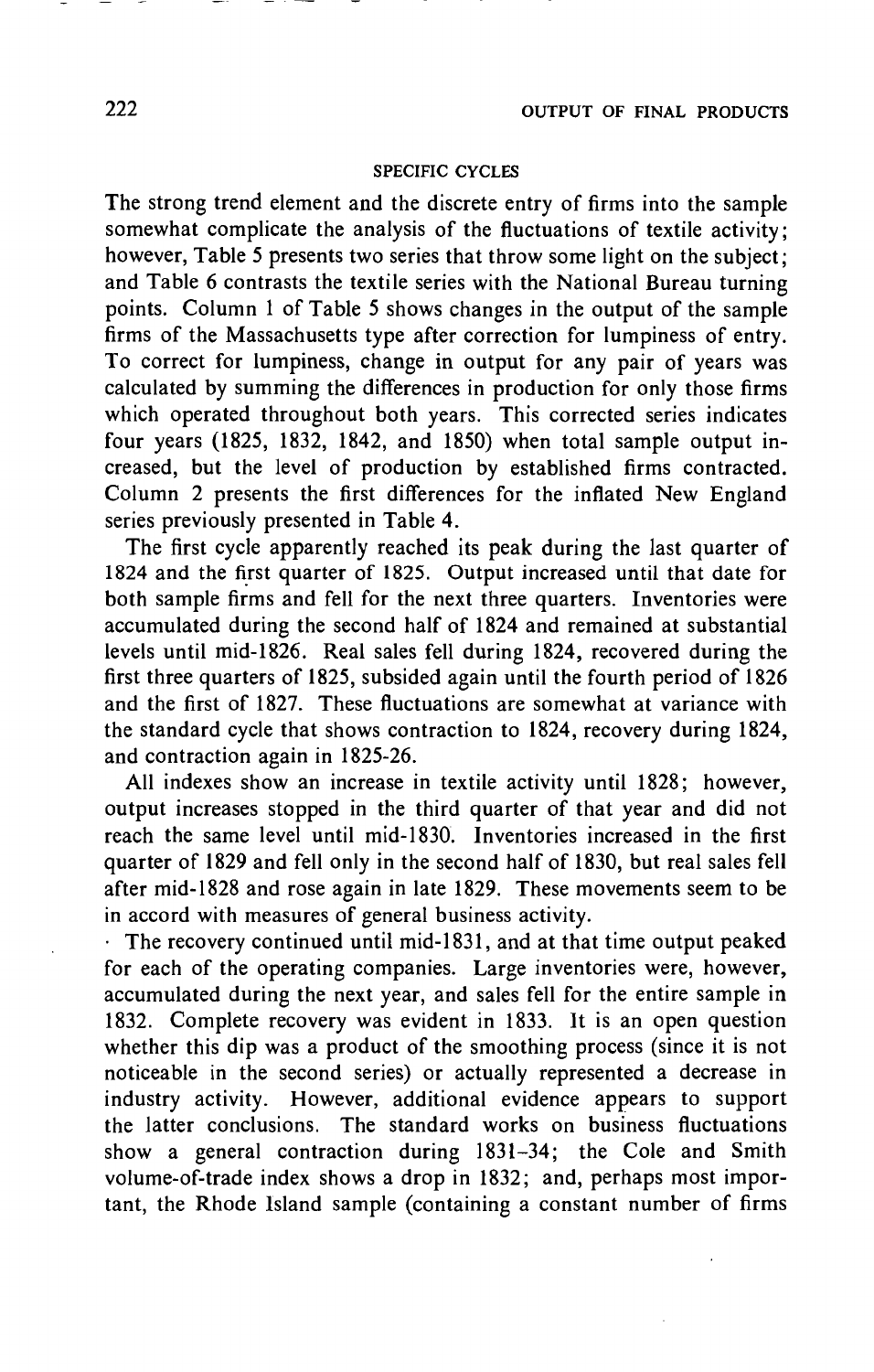## NEW ENGLAND TEXTILE INDUSTRY, 1825—60 223,

 $\ddot{\phantom{0}}$ 

 $\cdot$ 

#### TABLE 5

|      | Massachusetts,<br>Corrected | New England    |
|------|-----------------------------|----------------|
| Year | (thous, yards)              | (mill, yards)  |
|      | $\left(1\right)$            | (2)            |
|      |                             |                |
|      |                             |                |
| 1821 | 194                         |                |
| 1822 | 187                         |                |
| 1823 | 119                         |                |
| 1824 | 137                         |                |
| 1825 | $-188$                      |                |
| 1826 | 236                         |                |
| 1827 | 1,164                       | 17             |
| 1828 | 1,037                       | 43             |
| 1829 | -454                        | 0              |
| 1830 | 1,582                       | 16             |
| 1831 | 2,742                       | 29             |
| 1832 | $-305$                      | 34             |
| 1833 | 1,439                       | 70             |
| 1834 | 55                          | 27             |
| 1835 | 7,704                       | 42             |
| 1836 | 3,270                       | 21             |
| 1837 | $-3,079$                    | $-13$          |
| 1838 | 4,223                       | 37             |
| 1839 | 3,038                       | 9              |
| 1840 | $-1,813$                    | $\overline{2}$ |
| 1841 | 3,524                       | 61             |
| 1842 | $-3,039$                    | 5              |
| 1843 | -589                        | $-11$          |
| 1844 | 3,396                       | 39             |
| 1845 | 102                         | 32             |
| 1846 | 3,317                       | 29             |
| 1847 | 2,961                       | 5              |
| 1848 | 4,957                       | 57             |
| 1849 | 2,544                       | 11             |
| 1850 | $-855$                      | -15            |
|      |                             |                |
| 1851 | 977                         | 49             |
| 1852 | 10,292                      | 11             |
| 1853 | $-1,247$                    | -20            |
| 1854 | 3,433                       | 10             |
| 1855 | 3,020                       | 0              |
| 1856 | 5,791                       | 39             |
| 1857 | $-10,992$                   | $-113$         |
| 1858 | 7,394                       | 105            |
| 1859 | 11,353                      | 90             |
| 1860 | $-723$                      | -6             |

## ANNUAL CHAMES IN TEXTILE OUTPUT, 1821—60

Source: Col. 1 from Table A—i; col. 2 from Table 4.

 $\cdot$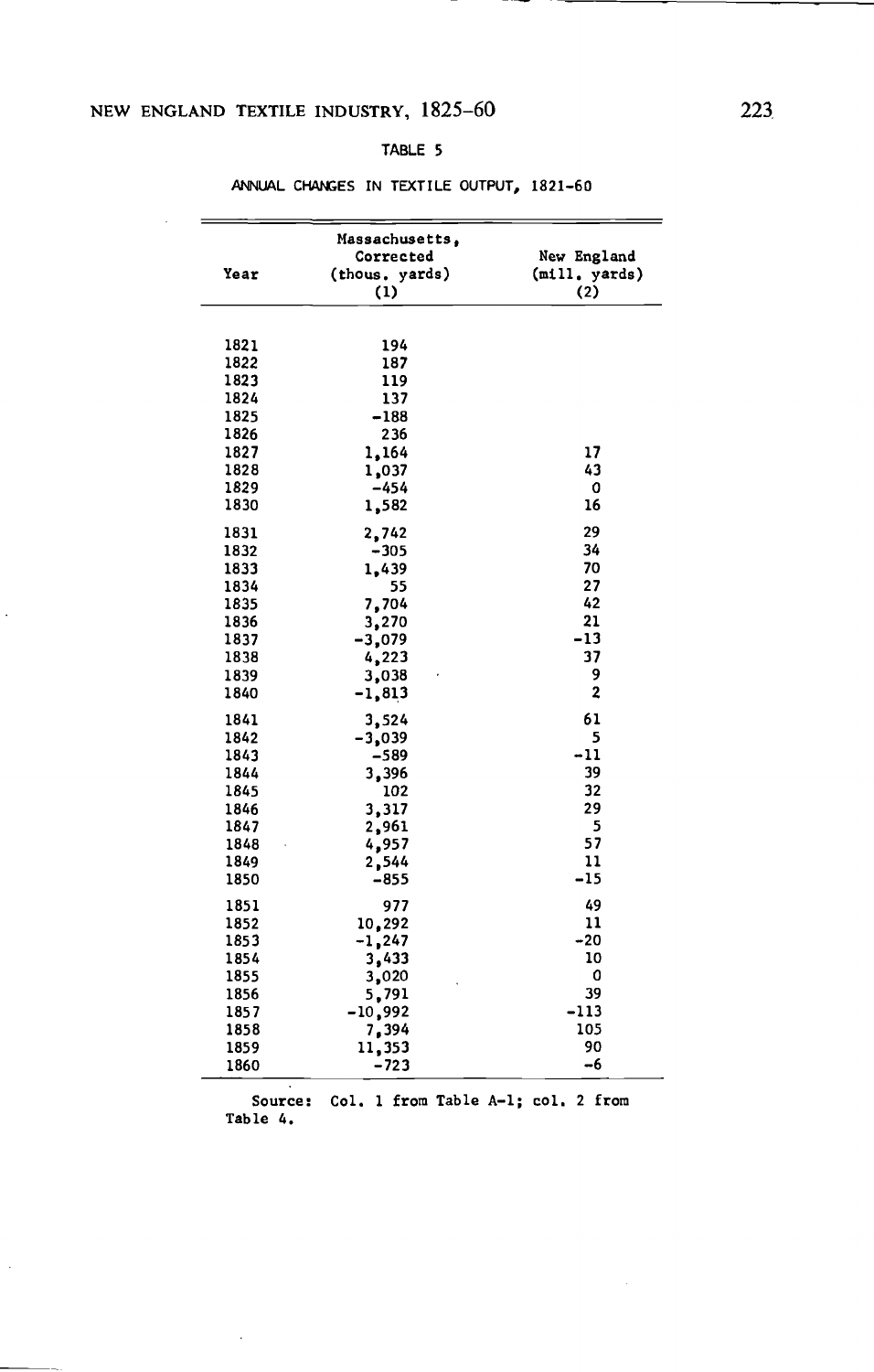| <b>TABLE</b> |  |
|--------------|--|
|--------------|--|

| Trough  |             |           | Peak        |  |
|---------|-------------|-----------|-------------|--|
| Textile | <b>NBER</b> | Textile   | <b>NBER</b> |  |
| 1825    | 1826        | 1828      | 1828        |  |
| 1829    | 1829        | 1831      |             |  |
| 1832    |             | 1833      | 1833        |  |
| 1834    | 1834        | ×<br>1836 | 1836        |  |
| 1837    | 1838        | 1839      | 1839        |  |
| 1840    |             | 1842      |             |  |
| 1843    | 1843        | 1844      | 1845        |  |
| 1845    |             | 1846      |             |  |
| 1847    | 1846        | 1848      | 1847        |  |
| 1850    | 1848        | 1852      | 1853        |  |
| 1853    | 1855        | 1856      | 1856        |  |
| 1857    | 1858        | 1858      | 1860        |  |

#### OUTPUT TURNING POINTS, TEXTILE SERIES AND NBER ESTIMATES, 1825—58

Source: Textile series from Table 5; NBER<br>series from W.C. Mitchell, Business Cycles, The<br>Problem and Its Setting, New York, NBER, 1927, pp. 425—427.

during this period) shows a decrease in output and a substantial fall in profits.<sup>12</sup>

Textile output increased from 1833 to 1836; however, the rate of growth of output and sales fell substantially during middle and late 1834. After the peak of the third quarter of 1836, output stagnated at a lower level for a. year. In the last half of 1837, sales fell sharply, output less rapidly, and inventories accumulated. The severity of the contraction was limited to the third and fourth quarters of 1837. Recovery was immediate and continued sporadically through 1838 and 1839, but the rate of increase was lower in the latter year. Late 1839 and 1840 witnessed a fall in output and sales, and inventories tended to accumulate during the first and third quarters of 1840. The year 1841 marked a moderate recovery in sales and output but only a slight reduction in inventories. The peak of this moderate recovery was reached in the second quarter of 1842, and was followed by three quarters of contracting output. Sales fell during the same period but not as rapidly as production, and as a result inventories were reduced. The trough was reached by the second quarter of 1843. These movements do not coincide precisely with the accepted series. The National Bureau marks 1838 as the trough, but textile activity increased

<sup>12</sup> Arthur H. Cole and Walter B. Smith, Fluctuations in American Business, 1790-1860, Cambridge, Mass., 1935.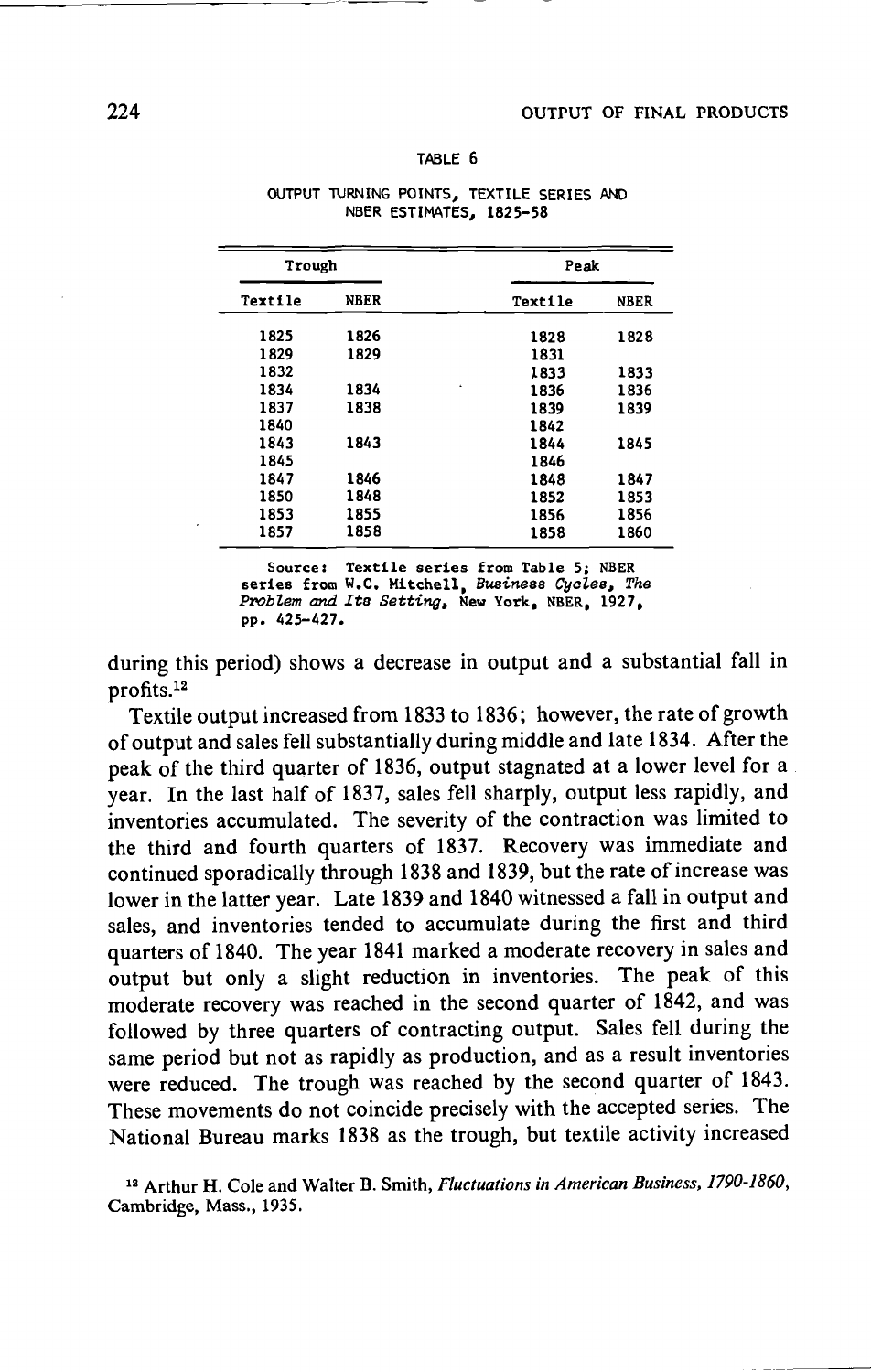throughout most of that year. Similarly, the NBER figures do not show the recovery of 1841 and fall in 1842. The troughs of 1843, however, do coincide. The Cole and Smith series also shows no recovery in 1838, but it does reflect the contraction-expansion-contraction phases of 1840, 1841, and 1842.

The middle and late 1840's witnessed a period of sustained increase in both output and sales of cotton cloth. Inventories were reduced to virtually nothing in 1846, but accumulated during'the later forties. The industry's growth rate accelerated rapidly during this period through the expansion of existing mills, the entry of new firms at existing sites (the sample added nine new mills built by the old firms and four by new firms), and the development of new sites (for example, Lawrence and New Bedford). The expansion slackened after mid-1848 and ended in the first quarter of 1850, when sales and output fell. Inventories peaked in the fourth quarter, and the trough was reached by the first quarter of 1851. After that date all indexes showed continued improvement until 1853 when output in the first half fell but immediately recovered. This brief drop in production and the concomitant fall in sales were borne entirely by the firms producing finer goods. Output continued to grow during the years 1854, 1855, and 1856. This pattern differs substantially from the general cycle pattern of the National Bureau. Although the Massachusetts data suggest a mild contraction in 1845 and the New Hampshire mills cut back production in late 1847, the Bureau's dates are noticeably out of phase with the fluctuations of textile activity during the 1845—48 period. The textile depression of 1850 seemingly occurred at a time of relative prosperity. Thereafter, however, throughout the mid-1850's textiles appear to have led the economy.

The dominating economic event of the late 1850's was the panic of 1857. Sales and output began to erode early in that year but dropped swiftly during the last half. The year-end inventories were almost twice the level of 1856. Recovery was evident with the new year; predepression levels of sales and output were attained in the third quarter of 1858. Inventories were parred by over 35 per cent but were still substantially above the 1856 level. Output and sales reached a prewar peak in 1859; inventories dropped below the 1856 levels; and profits attained their highest level since 1846. Again, the textile industry apparently led the economy.

## LONG SWINGS

The data also appear to cast some light on the existence of long swings in the American economy during the antebellum decades. Cole has observed an apparent long swing during the 1840's and 1850's. In his examination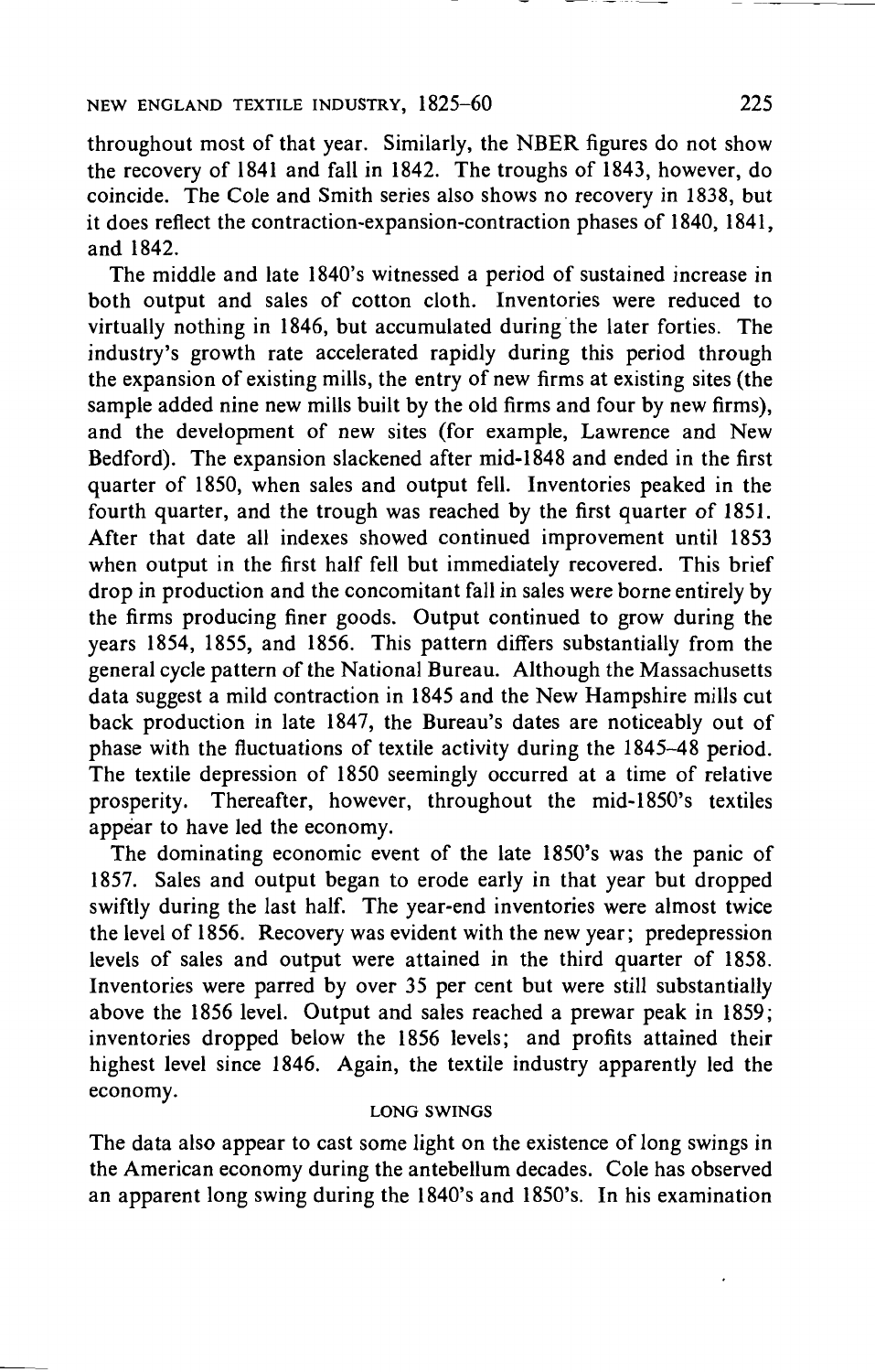## TABLE 7

| Year | Massachusetts<br>(thous. yards)<br>(1) | New England<br>(mill. yards)<br>(2) |
|------|----------------------------------------|-------------------------------------|
| 1822 | 167                                    |                                     |
| 1823 | 148                                    |                                     |
| 1824 | 23                                     |                                     |
| 1825 | 62                                     |                                     |
| 1826 | 404                                    |                                     |
| 1827 | 812                                    |                                     |
| 1828 | 582                                    | 20                                  |
| 1829 | 722                                    | 20                                  |
| 1830 | 1,292                                  | 15                                  |
| 1831 | 1,341                                  | 26                                  |
| 1832 | 1,294                                  | 44                                  |
| 1833 | 398                                    | 44                                  |
| 1834 | 3,068                                  | 46                                  |
| 1835 | 3,678                                  | 30                                  |
| 1836 | 2,633                                  | 17                                  |
| 1837 | 1,473                                  | 15                                  |
| 1838 | 1,396                                  | 11                                  |
| 1839 | 1,818                                  | 16                                  |
| 1840 | 1,585                                  | 24                                  |
| 1841 | 441                                    | 23                                  |
| 1842 | 33                                     | 18                                  |
| 1843 | 76                                     | 11                                  |
| 1844 | 971                                    | 20                                  |
| 1845 | 2,273                                  | 33                                  |
| 1846 | 2,128                                  | 22                                  |
| 1847 | 3,747                                  | 30                                  |
| 1848 | 3,489                                  | 24                                  |
| 1849 | 2,217                                  | 18                                  |
| 1850 | 890                                    | 15                                  |
| 1851 | 3,473                                  | 15                                  |
| 1852 | 3,342                                  | 13                                  |
| 1853 | 4,161                                  | 0                                   |
| 1854 | 1,737                                  | -3                                  |
| 1855 | 4,083                                  | 16                                  |
| 1856 | 725                                    | $-28$                               |
| 1857 | 733                                    | 10                                  |
| 1858 | 2,587                                  | 27                                  |
| 1859 | 6,010                                  | $-66$                               |

 $\mathbf{r}$ 

#### THREE—YEAR MOVING AVERAGES OF CHANGE IN TEXTILE OUTPUT, 1822—59

Source: Table 5.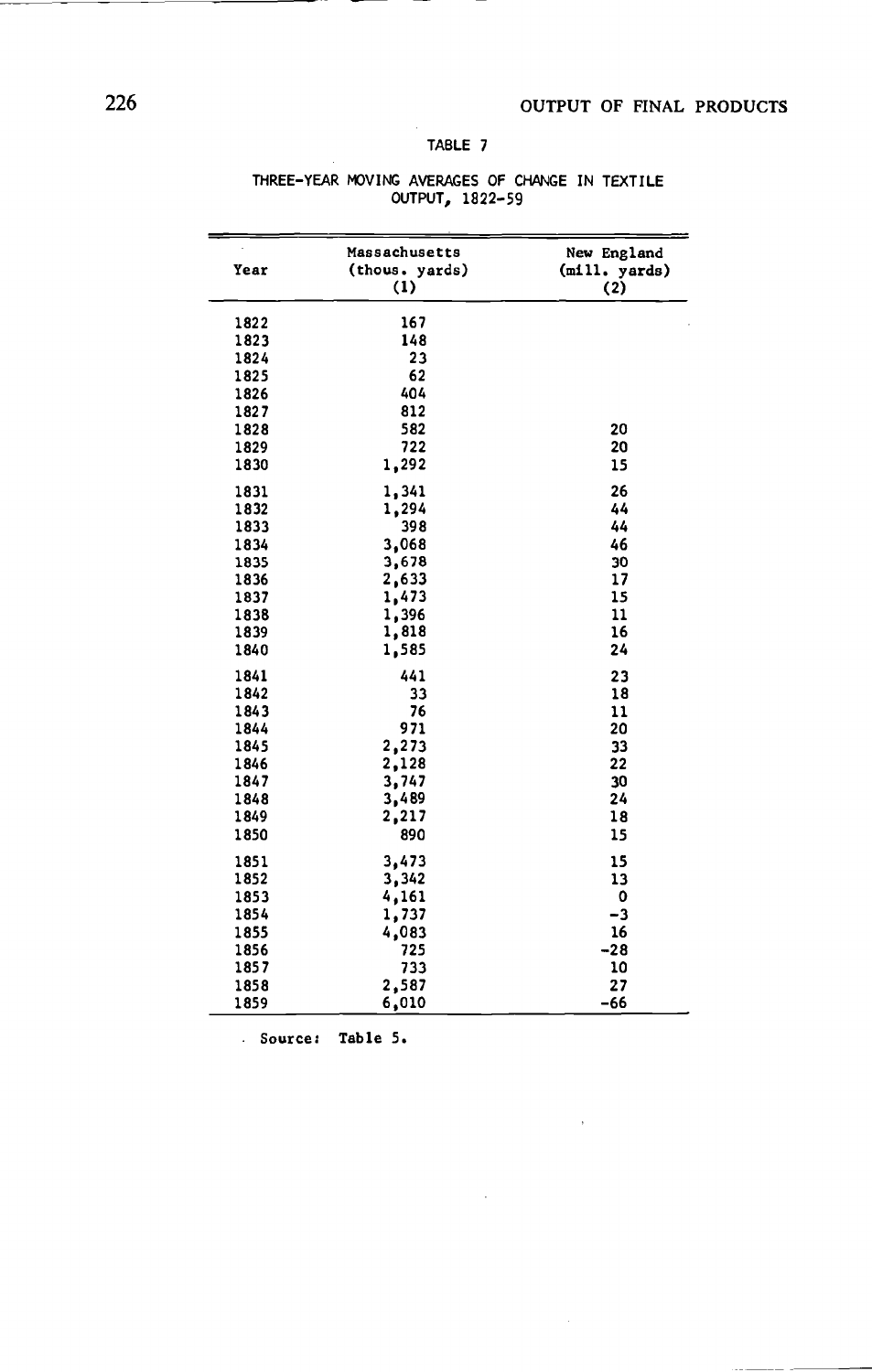of the period, he found a trough in 1843 and another in 1858 and concluded "there evidently were forces which, acting slowly, gave decade-long sustaining power to values."<sup>13</sup> A similar swing was found in interest rates of the period.'4 The textile series also show such a swing and, in addition, suggest that the 1843—58 swing was not unique. Table 7 presents three-year moving averages of the changes in textile output. These series indicate a trough in 1843-44, an intervening peak in 1847—49, and a trough in 1856-57. Moreover, they show an earlier swing with an apparent trough in 1824-25 and a peak in 1834-35.

# IV. Productivity Change

Table 8, constructed from the spindleage, payroll, and output records of the Tremont, Suffolk, Hamilton, Lawrence, Boston, and Nashua mills, provides some measure of the increase in productivity realized by the Massachusetts-type firms during the antebellum period.<sup>15</sup> Column 1 shows average output per man-day and column  $\overline{4}$  average output per spindle in the six mills. Columns 2 and 5 present a three-year moving average of the raw data, and columns  $3$  and  $6$  five-year moving averages chosen to smooth the effect of short-term fluctuations.

The series presented in columns 4, 5, and 6 show an increase in output per spindle of almost 50 per cent during the 1830's. Thereafter, the series decline slightly, but the fall is merely a reflection of a reduction in the hours of work and implies no decrease in productivity. (When the series are adjusted to a common workday, they display no significant change after 1840.) The labor figures (columns 1, 2, and 3) also indicate a substantial increase in productivity during a part of the period. These latter series display a monotonic increase until about 1850; thereafter, however, output per worker remained relatively constant.

A comparison of the two series with each other and with the usual indexes of business activity produces only tenuous results. Despite what one might think a priori, the two do not move together in the short run. In the long run, the upward trend of labor productivity and the change in the direction of the capital index about 1840 might suggest that innovation before 1840 was capital-saving as well as laborsaving, while thereafter the laborsaving, capital-using innovations appear to have been more prevalent. The short-cycle behavior also displays no consistent patterns,

<sup>&</sup>lt;sup>13</sup> Cole and Smith, Fluctuations, pp. 126-127.

<sup>&</sup>lt;sup>14</sup> Davis, "The New England Textile Mills," p. 13.

<sup>&</sup>lt;sup>15</sup> The hourly and daily data for the last four mills was originally gathered by Robert Layer. He generously allowed us to use his worksheets.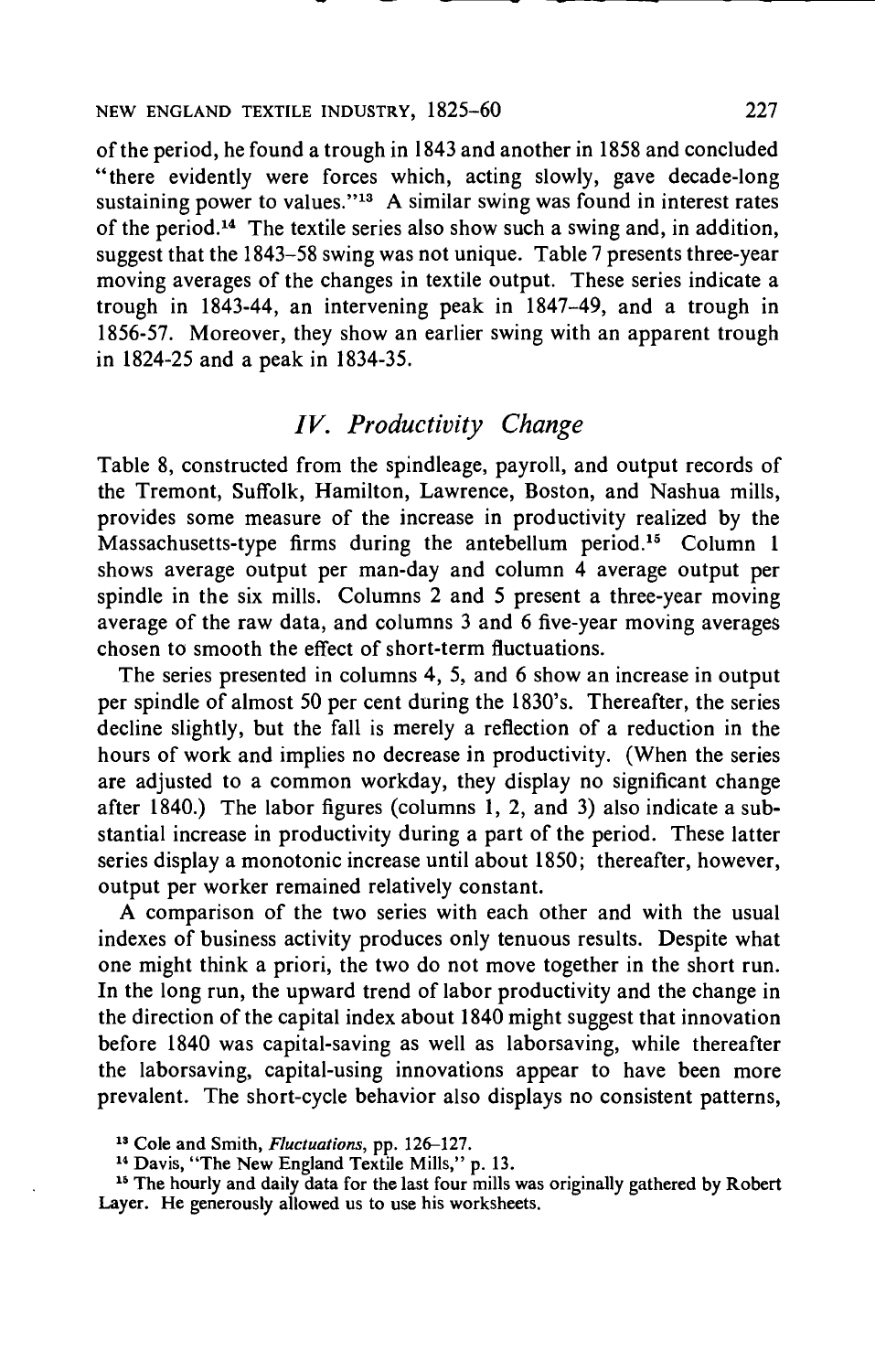## TABLE 8

|      |            | Yards Per Man-Day                  |                                    | Yards Per Spindle-Year |                                    |                                    |  |
|------|------------|------------------------------------|------------------------------------|------------------------|------------------------------------|------------------------------------|--|
| Year | Raw<br>(1) | 3-Year<br>Moving<br>Average<br>(2) | 5-Year<br>Moving<br>Average<br>(3) | Raw<br>(4)             | 3-Year<br>Moving<br>Average<br>(5) | 5-Year<br>Moving<br>Average<br>(6) |  |
| 1821 |            |                                    |                                    |                        |                                    |                                    |  |
| 1822 |            |                                    |                                    |                        |                                    |                                    |  |
| 1823 |            |                                    |                                    |                        |                                    |                                    |  |
| 1824 |            |                                    |                                    |                        |                                    |                                    |  |
| 1825 |            |                                    |                                    |                        |                                    |                                    |  |
| 1826 |            |                                    |                                    |                        |                                    |                                    |  |
| 1827 |            |                                    |                                    | 130                    |                                    |                                    |  |
| 1828 |            |                                    |                                    | 161                    | 166                                |                                    |  |
| 1829 |            |                                    |                                    | 206                    | 195                                | 191                                |  |
| 1830 |            |                                    |                                    | 219                    | 222                                | 213                                |  |
| 1831 | 40.07      |                                    |                                    | 241                    | 229                                | 243                                |  |
| 1832 | 35.56      | 35.15                              |                                    | 228                    | 264                                | 249                                |  |
| 1833 | 30.02      | 34.66                              | 37.23                              | 323                    | 262                                | 254                                |  |
| 1834 | 38.59      | 36.93                              | 37.25                              | 235                    | 267                                | 258                                |  |
| 1835 | 42.19      | 40.62                              | 39.45                              | 244                    | 246                                | 262                                |  |
| 1836 | 40.07      | 42,88                              | 42.64                              | 260                    | 251                                | 255                                |  |
| 1837 | 46.39      | 44.13                              | 44.40                              | 249                    | 265                                | 273                                |  |
| 1838 | 45.94      | 46.91                              | 45.13                              | 287                    | 287                                | 287                                |  |
| 1839 | 48.39      | 46.77                              | 46.39                              | 326                    | 309                                | 294                                |  |
| 1840 | 45.88      | 46.88                              | 47.26                              | 314                    | 311                                | 301                                |  |
| 1841 | 46.38      | 47.66                              | 48.18                              | 294                    | 297                                | 299                                |  |
| 1842 | 50.72      | 50.04                              | 50.52                              | 283                    | 285                                | 292                                |  |
| 1843 | 53.03      | 53.46                              | 52.32                              | 277                    | 284                                | 285                                |  |
| 1844 | 56.62      | 54.82                              | 53,14                              | 293                    | 283                                | 284                                |  |
| 1845 | 54.82      | 53.97                              | 53.22                              | 278                    | 287                                | 287                                |  |
| 1846 | 50.47      | 52.13                              | 54.48                              | 290                    | 288                                | 293                                |  |
| 1847 | 51.09      | 53.63                              | 55.39                              | 295                    | 298                                | 291                                |  |
| 1848 | 59.33      | 57.20                              | 57.61                              | 309                    | 296                                | 293                                |  |
| 1849 | 61.19      | 62.17                              | 60.73                              | 284                    | 294                                | 286                                |  |
| 1850 | 66.00      | 64.41                              | 63.94                              | 289                    | 276                                | 280                                |  |
| 1851 | 66.05      | 66.22                              | 65.48                              | 255                    | 269                                | 270                                |  |
| 1852 | 66.62      | 66.40                              | 66.20                              | 263                    | 260                                | 279                                |  |
| 1853 | 66.53      | 65.98                              | 65.78                              | 261                    | 280                                | 274                                |  |
| 1854 | 64.80      | 65.07                              | 64.79                              | 316                    | 285                                | 276                                |  |
| 1855 | 63.88      | 63.27                              | 62.78                              | 277                    | 285                                | 272                                |  |
| 1856 | 61.14      | 63.28                              | 65.69                              | 262                    | 261                                | 270                                |  |
| 1857 | 63.83      | 66.60                              | 67.74                              | 245                    | 252                                | 265                                |  |
| 1858 | 74.82      | 71.22                              | 66.98                              | 250                    | 262                                | 272                                |  |
| 1859 | 75.01      | 69.97                              |                                    | 292                    | 285                                |                                    |  |
|      |            |                                    |                                    |                        |                                    |                                    |  |

Source: Company records of Tremont. Suffolk, Hamilton, Lawrence, Boston, and Nashua.

 $\ddot{\phantom{a}}$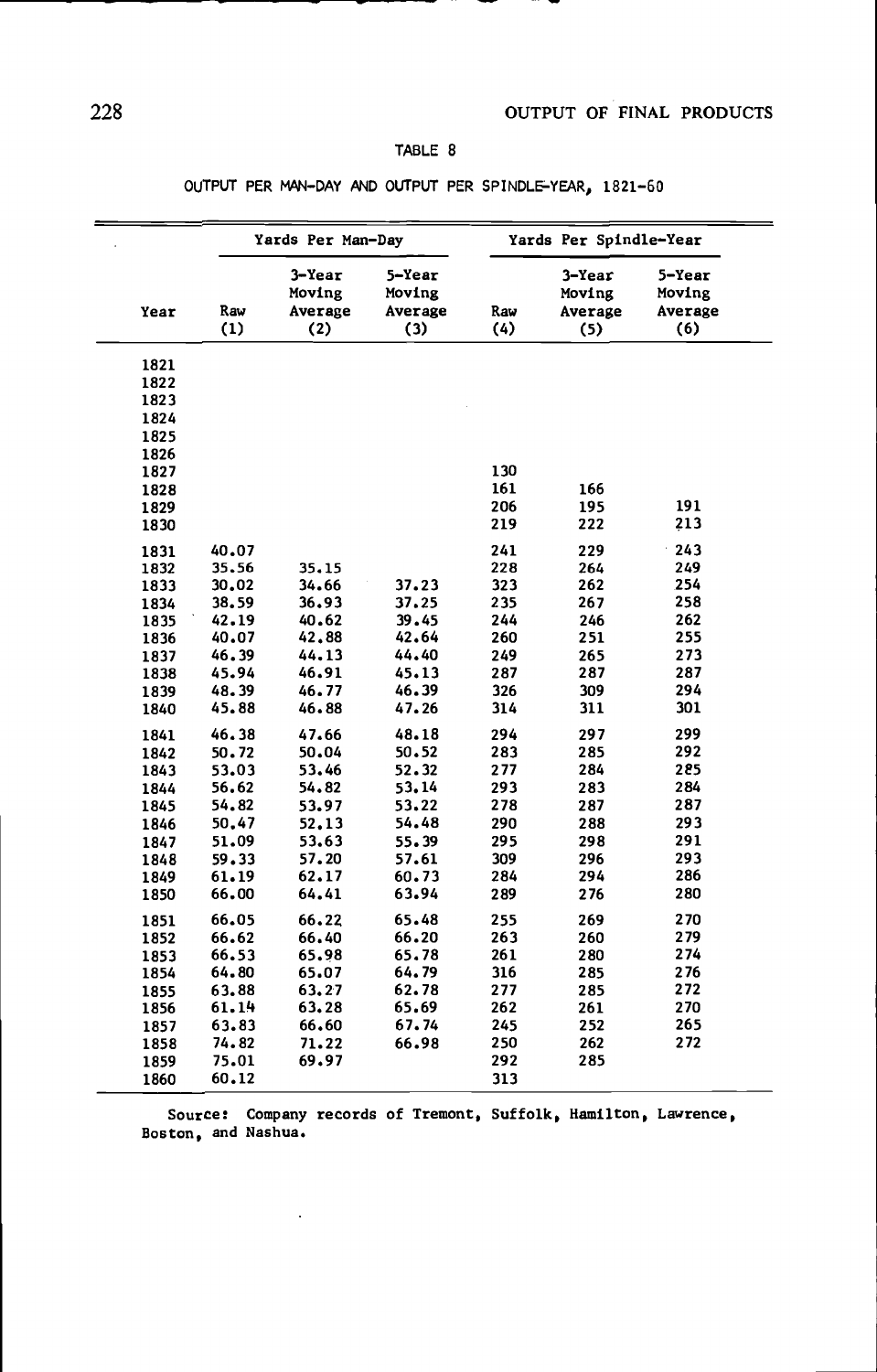although, as Layer has indicated, the labor productivity fell during the boom of 1846 and increased significantly during the depression of the early 1840's. Moreover, the long swings in productivity usually noted in studies of the long cycles of the post-Civil War economy are notably absent from the textile data 16

It has been frequently argued that the American textile industry underwent a revolutionary transformation in the decade between 1814 and 1824, but that thereafter technical progress was relatively slow. Certainly the industry during the decade following the War of 1812 was marked by many obvious changes. In terms of industrial organization, the integrated mill, so successfully pioneered by the Boston Manufacturing Company, was widely introduced. Moreover, there were also important developments in machine technology. The decade saw the invention and widespread innovation of the power loom, the Waltham dresser, the double speeder and filling frame, the self-acting loom temple, and a number of pickers and openers.<sup>17</sup>

These developments, admittedly of an almost revolutionary character, antedate this study. The study does, however, cast some light on the developments after 1824. The case for relative stagnation in the latter period rests, not on any quantitative evidence, but only on the observation that the changes that did occur do not appear particularly important when contrasted with the developments in the previous period.'8 Gibb, working from the records of the textile machinery firm, has argued that techniques continued to improve rapidly after 1824, and the productivity figures from the Massachusetts mills bear out his conclusions. True, there were no revolutionary changes in industrial organization, but there were developments in textile machinery. The twenty years after 1824 saw the development of the cap spinner and an imperfect ring spinner, the self-acting mule, and improvements in the roving frames. These developments almost certainly contributed to a steady increase in per worker productivity during the 1830's and 1840's. Moreover, new machines do not tell the

<sup>16</sup> The relationships between output and wages are discussed in Robert Layer, Earnings, pp. 24—27.

<sup>17</sup> For a detailed account of these developments, see George S. Gibb, The Saco Lowell Shops, Cambridge, Mass., 1950.

<sup>16</sup> In discussing the technology, most works on American history describe the early contributions of Slater and the Waltham system, but fail to emphasize the long-run revolutionary impact of the succession of gradual changes which characterized the period between 1823 and 1850.

At times the authors emphasize innovations which were not widely adopted before the 1860's. (See, for example, H. Faulkner, American Economic History, New York, 1960, p. 248.) In other cases, they single out the period after 1850 and gloss over the middle period. (See R. Russel, A History of the American Economic System, New York, 1964, p. 179).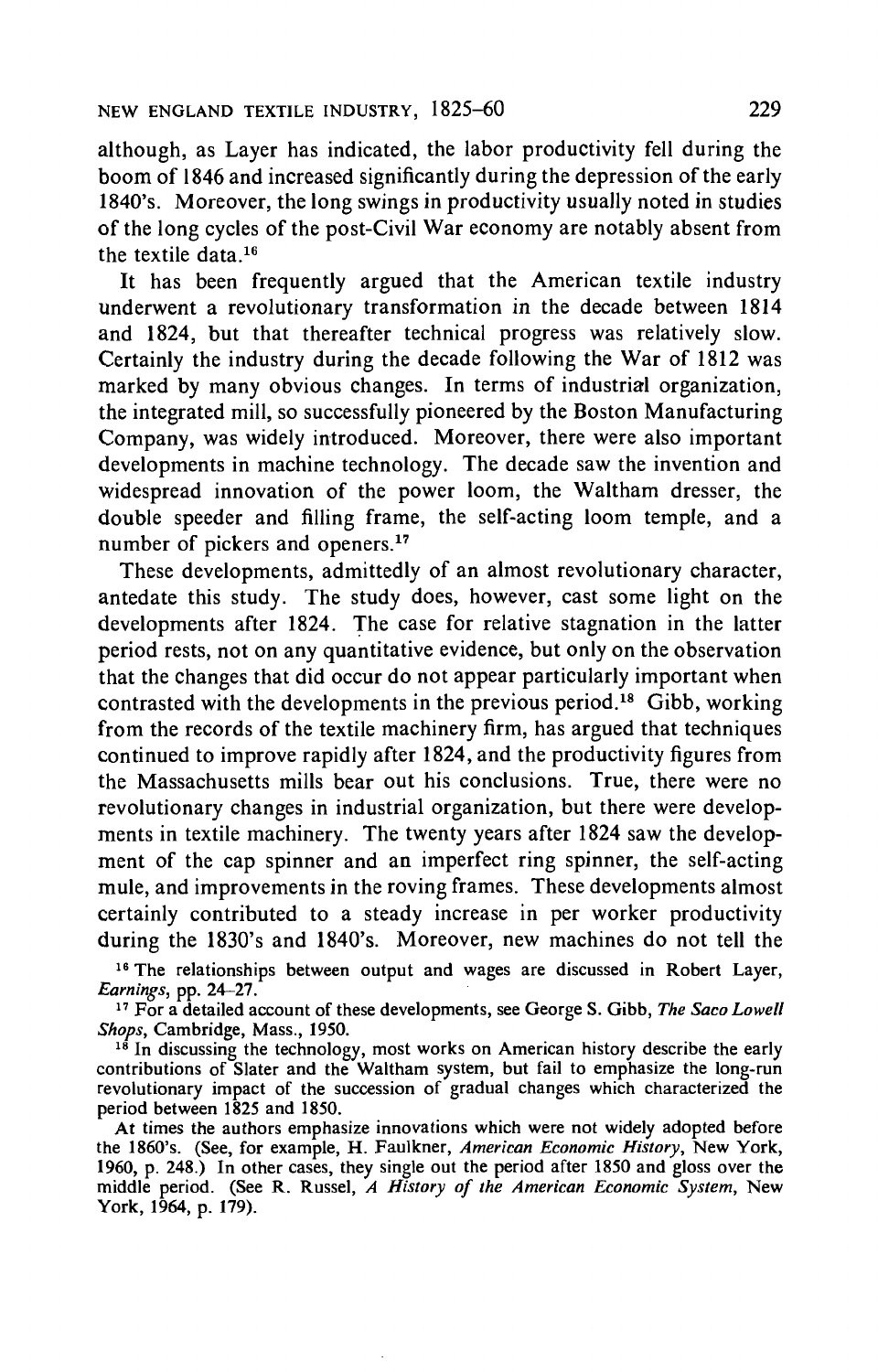entire story. 'More important, throughout the period new refinements were worked out in the machine shop and then were incorporated in the latest models of the old machine.

Also contributing to the rise in per worker productivity and certainly the prime cause of the increasing output per spindle, reflected in the figures in Table 7, was the great rise in spindle speed associated with the innovation of the belt drive. Even if machine technology had not changed, the output of the existing capital stock would have risen significantly because of the much higher operating speeds which could be attained with the new drive system. Before 1828 mechanical problems inherent in the English gear drive (problems that multiplied rapidly in the imperfect American copies of the drive) severely limited operating speed. In that year, however, Paul Moody in building the Appleton mills introduced the belt drive principle to textile production. Thereafter, the new principle was widely imitated and American mills greatly increased their speed of operation.<sup>19</sup>

The increase in speed meant that output per spindle rose by almost 50 per cent. The number of spindles has been used typically as an index of textile capital, but the increase in output per spindle implies that such a measure cannot be reliably employed in any study spanning the period before and after the innovation of the belt drive.<sup>20</sup>

Finally, Table 9 compares the productivity of the six firms with the average productivity of the entire industry. The United States figures are drawn from the federal Censuses and, therefore, may be distorted. However, since even the Massachusetts figures based on the fairly reliable state Census show lower productivity, it seems unlikely that the weakness of the Census fully explains the difference. The sample firms, although not on the average producing a coarser cloth, show remarkedly higher output-to-labor and output-to-spindle ratios even though the figures on output per man-year for the sample firms have been deliberately underestimated (the data in Table 9 are based on an average 265-day work

<sup>19</sup> Gibb, Saco Lowell Shops, pp. 76—80.

<sup>20</sup> This is also true in the period after the introduction of belt drive, even though Taussig claims that spindles are "the best single indication of the extent and growth of such an industry as cotton manufacture<sup>37</sup> (Taussig, Some Aspects of the Tariff Question, Cambridge, Mass., 1915, p. 265).

It is easy to cite examples in which the use of the number of spindles as a measure of output leads to error:

Example 1. With use of the spindle figures, the estimated output for the U.S. in 1839 would be 412 million. If the value of output in 1839 were deflated by a price index and then converted into yards (on the basis of 1840), the estimate would be 357.

Example 2. Between 1890 and 1910, spindle speed increased by 11 per cent, spindles by 93 per cent, and consequently expected output by 112 per cent. Actual output increased by 108 per cent.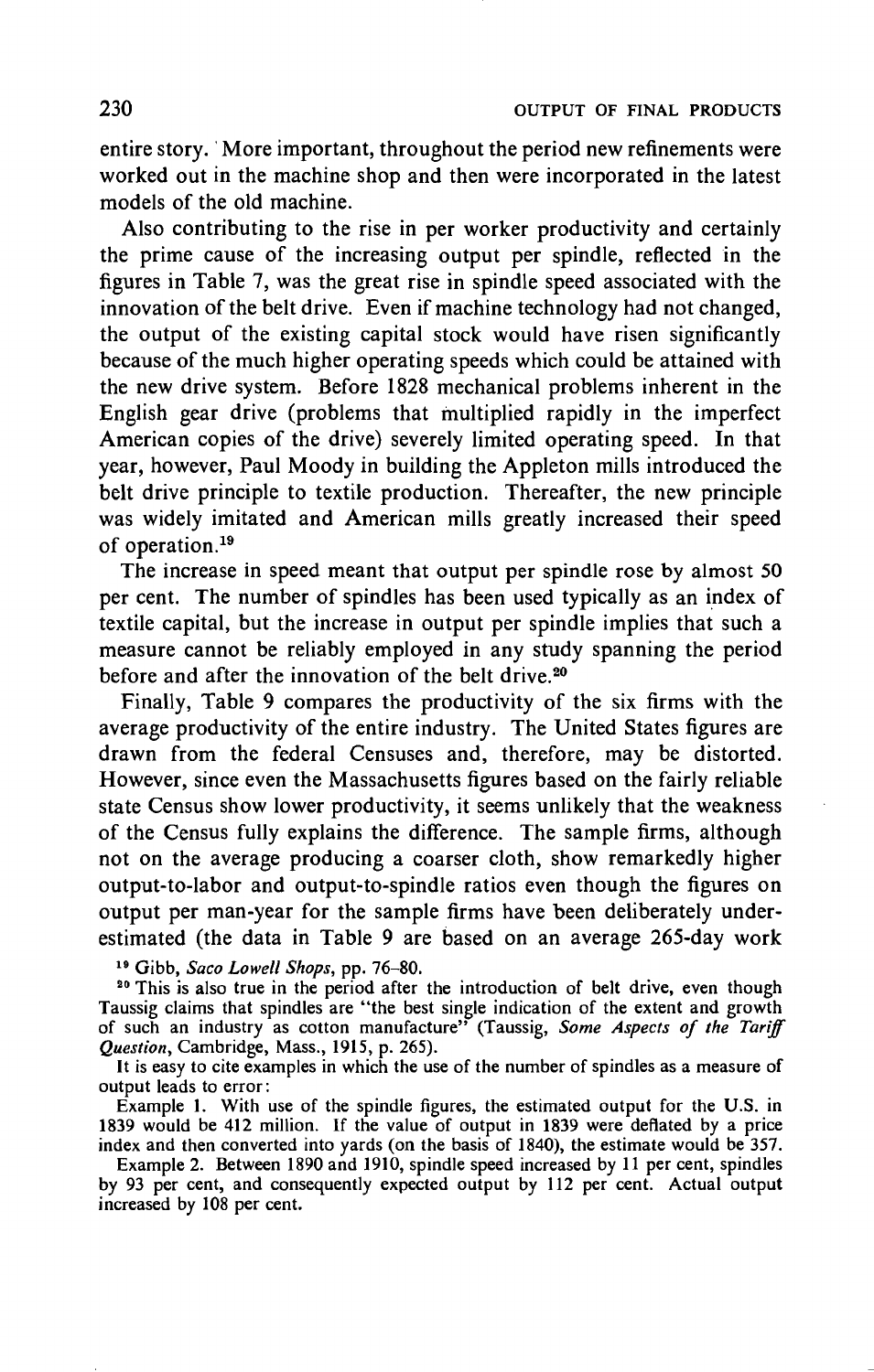## NEW ENGLAND TEXTILE INDUSTRY, 1825—60 231

year).2' An examination of the six sample firms indicates that they were substantially larger than the average.<sup>22</sup> Therefore, insofar as economies of scale exist, they probably account for part of the differences between<br>the sample and the average.<br>TABLE 9<br>MEASURES OF TECHNICAL EFFICIENCY IN COTTON TEXTILE PRODUCTION<br>FOR SAMPLE, UNITED STATES, AND MASSACHUSETTS the sample and the average.

#### TABLE 9

|  |                                              |         |  | MEASURES OF TECHNICAL EFFICIENCY IN COTTON TEXTILE PRODUCTION |  |
|--|----------------------------------------------|---------|--|---------------------------------------------------------------|--|
|  | FOR SAMPLE. UNITED STATES, AND MASSACHUSETTS |         |  |                                                               |  |
|  |                                              | (yards) |  |                                                               |  |

|                   | ,,   |                             |          |       |                         |        |
|-------------------|------|-----------------------------|----------|-------|-------------------------|--------|
|                   |      | Output Per Spindle Per Year |          |       | Output Per Man Per Year |        |
| Year              | U.S. | Massa-<br>chusetts          | Sample   | u.s.  | Massa-<br>chusetts      | Sample |
| 1820 <sup>a</sup> | 142  |                             | 234      | 2,000 |                         |        |
| 1831              | 185  | 233                         | 241      | 3,707 | 5,938                   | 10,618 |
| 1837              |      | 224                         | 260      |       | 6,395                   | 12,823 |
| 1845              |      | 215                         | 278      |       | 8,483                   | 14,437 |
| 1849              | 217  | 232                         | 284<br>٠ | 7,796 | 10,399                  | 16,215 |
| 1855              |      | 207                         | 277      |       | 9,055                   | 16,928 |
| 1859              | 219  | 248                         | 292      | 9,410 | 10,800                  | 19,878 |

Source: 1820, 1850, and 1860 for Mass, and U.S., from Censuses; 1831, from survey of that year; 1837, 1845, and 1855 Mass. figures, from state censuses.

<sup>8</sup>Based on a sample of firms which reported yardage produced.

Moreover, as Anne Grosse has shown, there are usually significant differences between the technically "best practice" and the normal mill practices in the textile industry. Management is not omnipotent and

<sup>21</sup> A further bias may be introduced against the tentative conclusion by assuming that the proportion of inputs used in the production of intermediate products (batting, thread, yarn, etc.) was the same as the proportion of cotton used in each. Also it may be assumed that at least 10 per cent of the employees were not in the four major departments. The Census data ratios would then be increased by 14 per cent for the U.S and 12 per cent for Massachusetts. The only case in which the relative values would be changed is 1831 for which the Massachusetts capital ratio would exceed the sample ratio.

<sup>22</sup> The number of spindles per mill was as follows:

|      | Sample | Mass.              | U.S.                 |
|------|--------|--------------------|----------------------|
| 1831 | 6,073  | 1.359              | 1,567                |
| 1837 | 7,164  | 2.011              |                      |
| 1839 | 6.794  | 2,145              | 1,842                |
| 1845 | 6.842  | 2,707              |                      |
| 1849 | 8,370  | 6.048 <sup>a</sup> | $3,284$ <sup>a</sup> |
| 1855 | 8.403  | 5,168              |                      |
| 1859 | 9.912  | 7,711 <sup>a</sup> | 4,799 <sup>a</sup>   |

a The Census reported only firms. Many firms were multimill operations.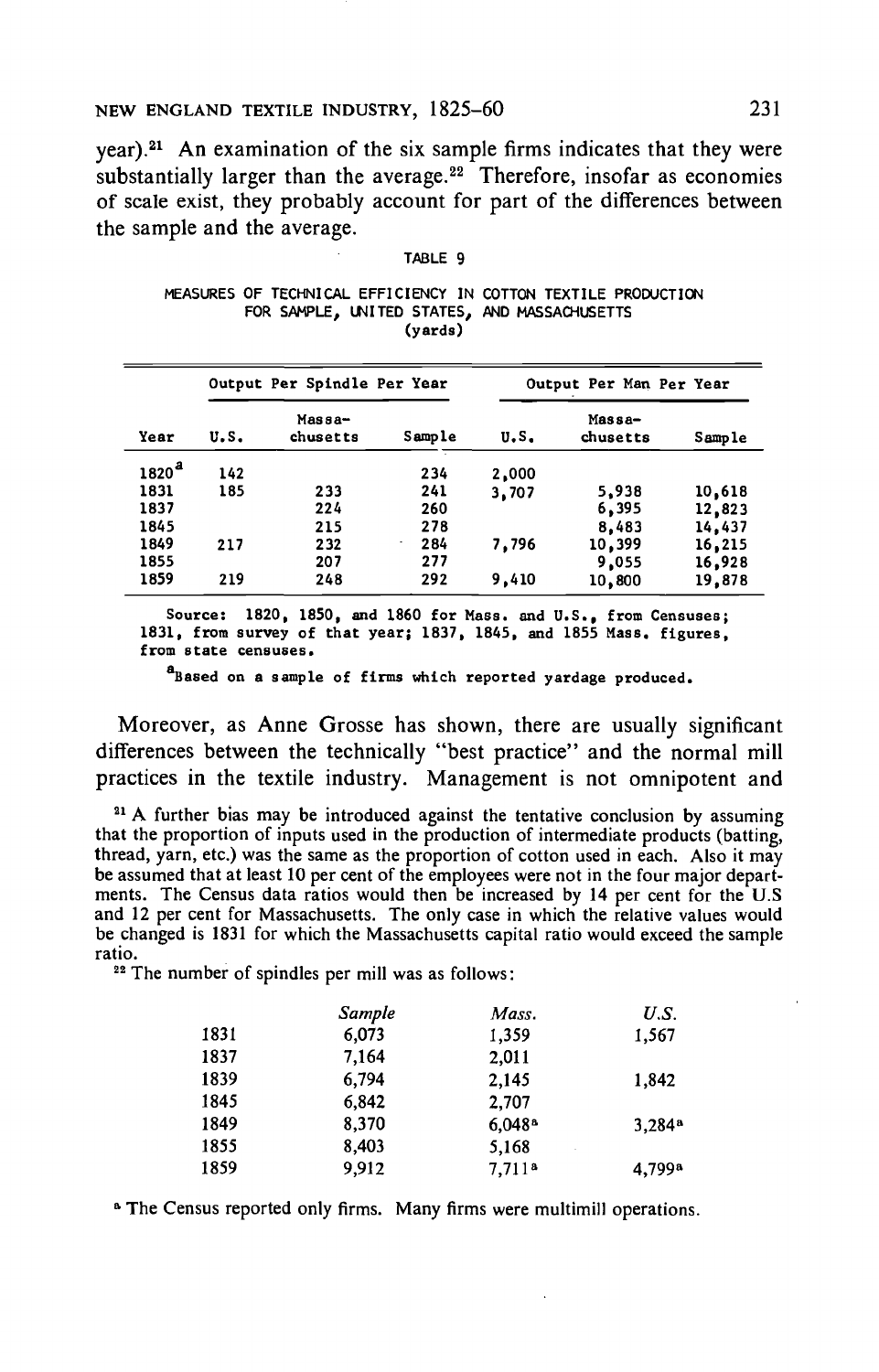even if it were, it must utilize both old and new equipment.<sup>23</sup> Since the sample mills were the industry leaders or large mills with machine shops, which actually developed new machines and improved existing ones, it seems reasonable to assume that their technology was closer to "best practice" than was that of the average mill. The histories of the mills seem to indicate that the equipment of the leading firms was continually modified by their shop crews, while firms without shop connections had to buy complete new machines. These latter purchases could not be made until the entire new machine was available and, under any conditions, would not have been made until the total cost of the new machines' output was below the variable cost of the old machines' product. In fact, the average of 21 per cent, by which spindle productivity in the sample mills exceeded productivity in all Massachusetts during 1831—55, is not very far from Mrs. Grosse's 25 per cent estimate for the excess of best over average practice in the United States in 1941–46.<sup>24</sup>

A comparison of the figures presented in Table 9 and Mrs. Grosse's work shows at least one marked difference. In the more recent period, Mrs. Grosse has shown that average practice tends to approach best practice (i.e., the divergence between average output per spindle and best practice output tends to fall over time). No such convergence is apparent in Table 9. Although it is not possible to explain this difference with certainty, one partial answer suggests itself. In the period covered by the Grosse study, best-practice techniques were fairly constant. (Her bestpractice estimates were constant from 1926 to 1935 and from 1936 to 1949.) In the earlier period, on the other hand, there was a continual improvement in best-practice techniques until the late 1840's. During this period, therefore, it is possible that average mills continually adopted newer practices but were still unable to close the gap between themselves and the leading firms. Even this answer, however, fails to explain the lack of convergence in the 1850's, when best-practice techniques showed little improvement. As for best practice relative to spindles (as opposed to labor), however, the early textile data do show the Massachusetts figures closing on the sample data.

<sup>23</sup> Anne Grosse, "The Technological Structure of the Cotton Textile Industry," in Studies in the Structure of the American Economy, W. Leontief, ed., New York, 1953, pp. 360—420.

One should also mention T. Y. Shen's thesis, "Technological Change in the Cotton Textile Industry," a best-practice study. This work has been reported in T. Y. Shen, "Job Analysis and Historical Productivities in the American Cotton Textile Industry," Review of Economics and Statistics, May 1958.

<sup>&</sup>lt;sup>24</sup> Grosse, "Technological Structure," p. 410.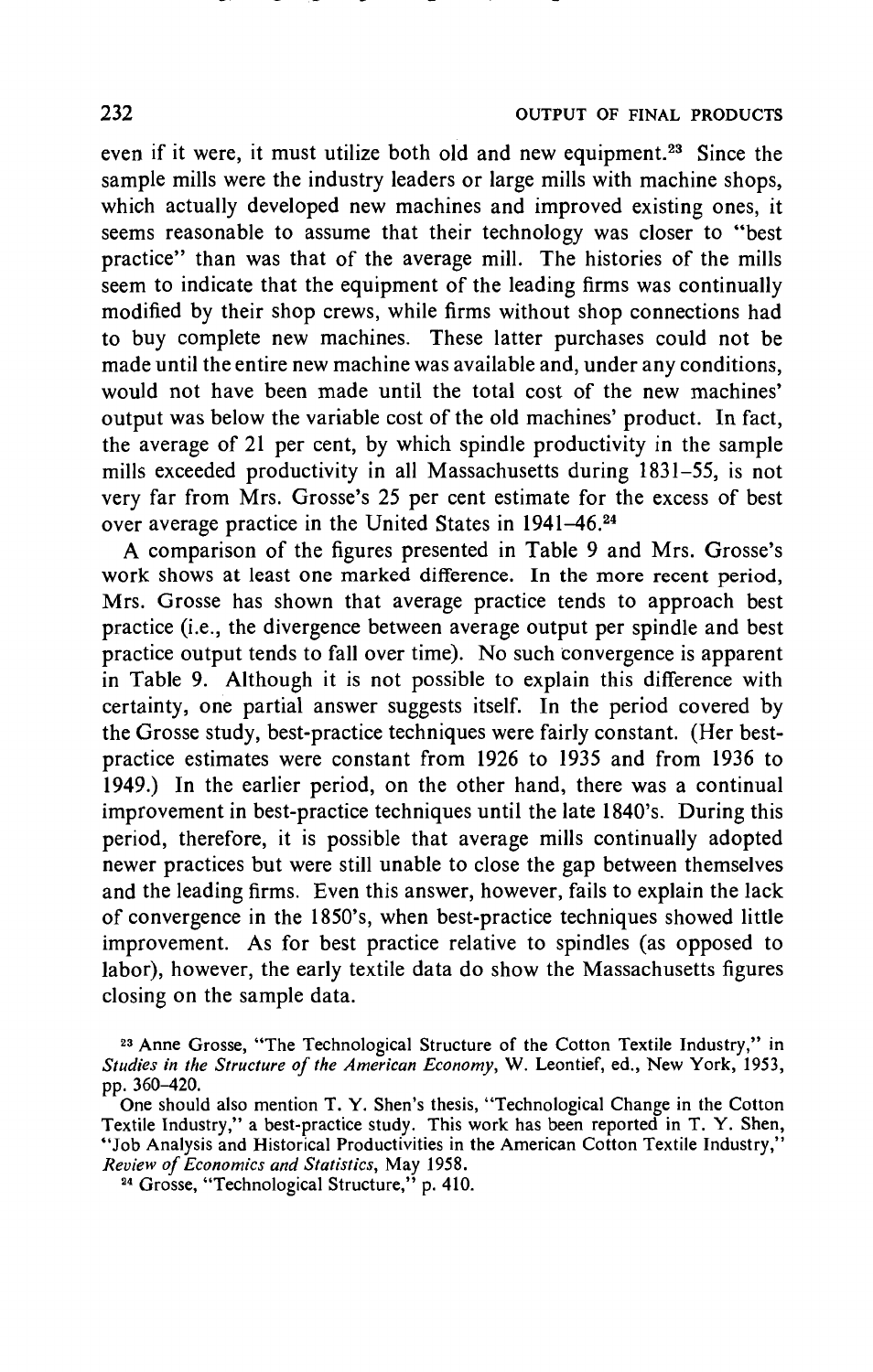## V. Summary

The records of business firms represent a relatively untouched resource for studies of the American economy in the nineteenth century. In this study, based on the records of a number of cotton textile firms, we have attempted to provide some information on the fluctuations in industrial output between the Census benchmark years. Firm records can also serve as a basis for studies of fluctuations in inventories, sales, costs, profits, and other variables for which we have only benchmark data. If studied regionally, firm records may be able to yield quantitative evidence regarding interregional differences in relative costs and techniques. In addition, an analysis based on firm records can yield some estimates of productivity changes and their causes and can, perhaps, suggest some ways by which these changes are transmitted through the economy.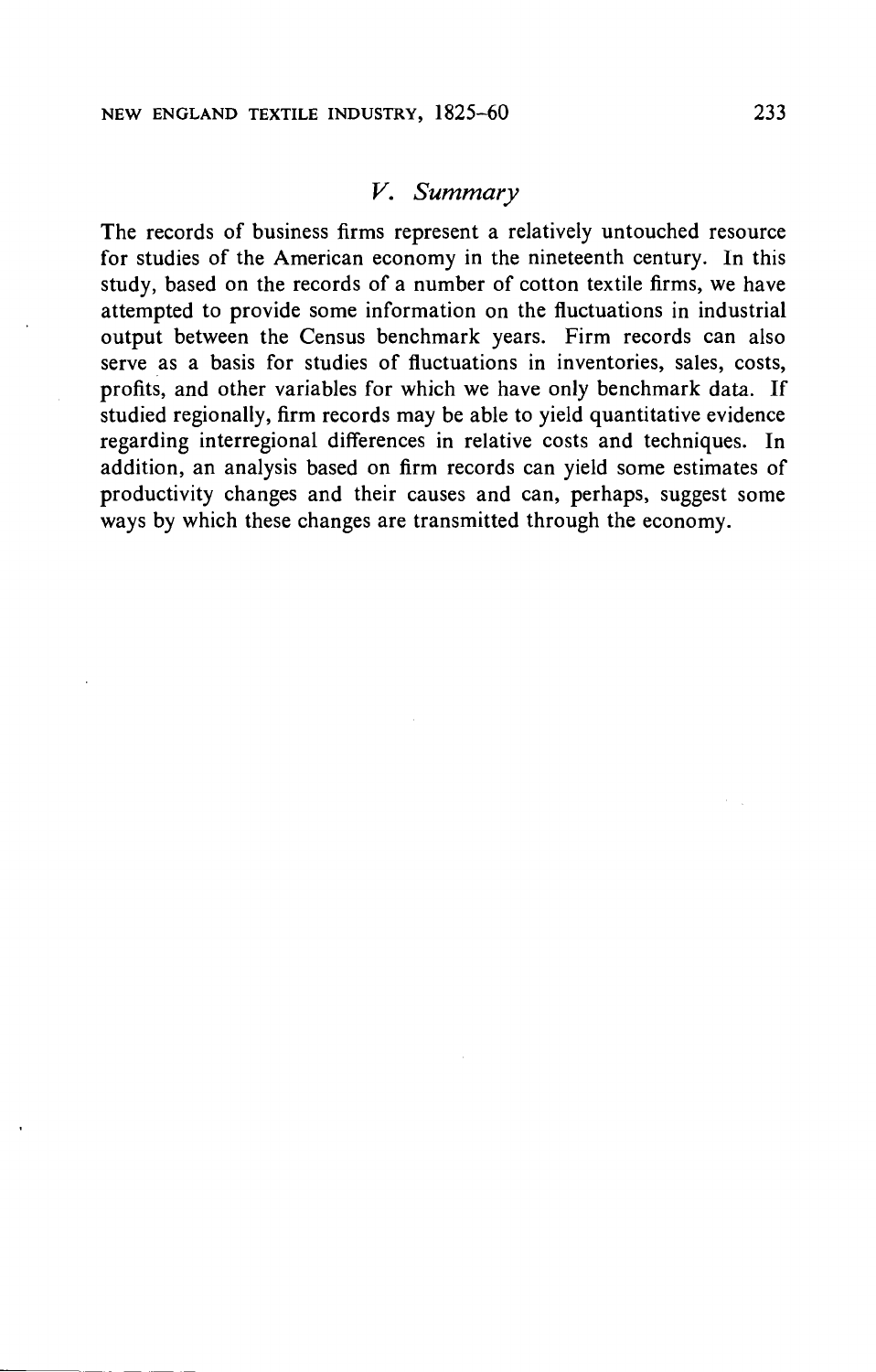$\mathcal{L}$ 

## TABLE A—i

 $\hat{\mathcal{A}}$ 

| Date | <b>Boston</b> | Merrimack | Hamilton | <b>Suffolk</b> | Tremont | Lawrence |
|------|---------------|-----------|----------|----------------|---------|----------|
|      |               |           |          |                |         |          |
| 1815 | 76            |           |          |                |         |          |
| 1816 | 189           |           |          |                |         |          |
| 1817 | 261           |           |          |                |         |          |
| 1818 | 530           |           |          |                |         |          |
| 1819 | 996           |           |          |                |         |          |
| 1820 | 1,262         |           |          |                |         |          |
| 1821 | 1,456         |           |          |                |         |          |
| 1822 | 1,643         |           |          |                |         |          |
| 1823 | 1,762         |           |          |                |         |          |
| 1824 | 1,899         | 389       |          |                |         |          |
| 1825 | 1,711         | 1,807     |          |                |         |          |
| 1826 | 1,785         | 1,971     |          |                |         |          |
| 1827 | 1,862         | 3,057     |          |                |         |          |
| 1828 | 1,967         | 3,988     | 2,810    |                |         |          |
| 1829 | 1,813         | 4,357     | 2,141    |                |         |          |
| 1830 | 1,879         | 5,778     | 2,236    |                |         |          |
| 1831 | 2,003         | 6,358     | 4,275    |                |         |          |
| 1832 | 1,982         | 6,244     | 3,490    | 2,396          | 615     |          |
| 1833 | 1,674         | 6,673     | 3,526    | 4,294          | 5,161   | 1,104    |
| 1834 | 2,090         | 6,948     | 3,926    | 3,839          | 4,578   | 6,173    |
| 1835 | 2,420         | 9,026     | 4,171    | 4,329          | 6,182   | 9,130    |
| 1836 | 2,450         | 9,961     | 4,612    | 4,579          | 6,661   | 10,265   |
| 1837 | 2,703         | 9,047     | 4,061    | 3,566          | 6,848   | 9,224    |
| 1838 | 2,820         | 9,998     | 5,104    | 4,520          | 6,713   | 10,518   |
| 1839 | 2,862         | 11,711    | 5,528    | 4,857          | 6,735   | 11,018   |
| 1840 | 2,580         | 9,922     | 5,606    | 5,118          | 7,123   | 10,549   |
| 1841 | 2,705         | 12,488    | 5,447    | 5,132          | 7,089   | 11,561   |
| 1842 | 2,488         | 12,625    | 5,212    | 4,807          | 6,314   | 10,858   |
| 1843 | 2,190         | 12,612    | 5,215    | 4,532          | 6,083   | 10,339   |
| 1844 | 2,683         | 13,299    | 5,828    | 5,061          | 6,624   | 10,480   |
| 1845 | 2,559         | 13,320    | 5,445    | 5,553          | 6,642   | 10,604   |
| 1846 | 2,477         | 13,052    | 6,343    | 5,689          | 6,584   | 12,816   |
| 1847 | 2,936         | 13,193    | 7,074    | 5,843          | 6,748   | 13,476   |
| 1848 | 3,172         | 14,729    | 8,953    | 5,732          | 7,401   | 14,199   |
| 1849 | 3,416         | 14,635    | 9,024    | 6,155          | 7,515   | 13,607   |
| 1850 | 3,472         | 17,663    | 10,208   | 4,656          | 5,666   | 11,128   |
| 1851 | 2,788         | 19,602    | 10,338   | 4,695          | 4,235   | 10,859   |
| 1852 | 2,724         | 19,989    | 11,696   | 6,420          | 7,715   | 13,696   |
| 1853 | 2,968         | 17,862    | 12,058   | 6,935          | 8,706   | 14,743   |
| 1854 | 3,154         | 17,354    | 11,658   | 6,709          | 10,021  | 13,726   |
| 1855 | 3,310         | 18,553    | 11,724   | 7,109          | 8,755   | 14,187   |
| 1856 | 3,698         | 19,765    | 11,218   | 8,049          | 10,797  | 15,927   |
| 1857 | 3,538         | 19,029    | 10,508   | 6,523          | 9,602   | 14,696   |
| 1858 | 3,497         | 19,680    | 10,336   | 7,361          | 8,552   | 16,371   |
| 1859 | 4,166         | 22,103    | 11,592   | 8,507          | 11,003  | 18,627   |
| 1860 | 4,573         | 22,447    | 12,917   | 8,455          | 11,169  | 19,183   |

(continued)

<u>—</u>

⇁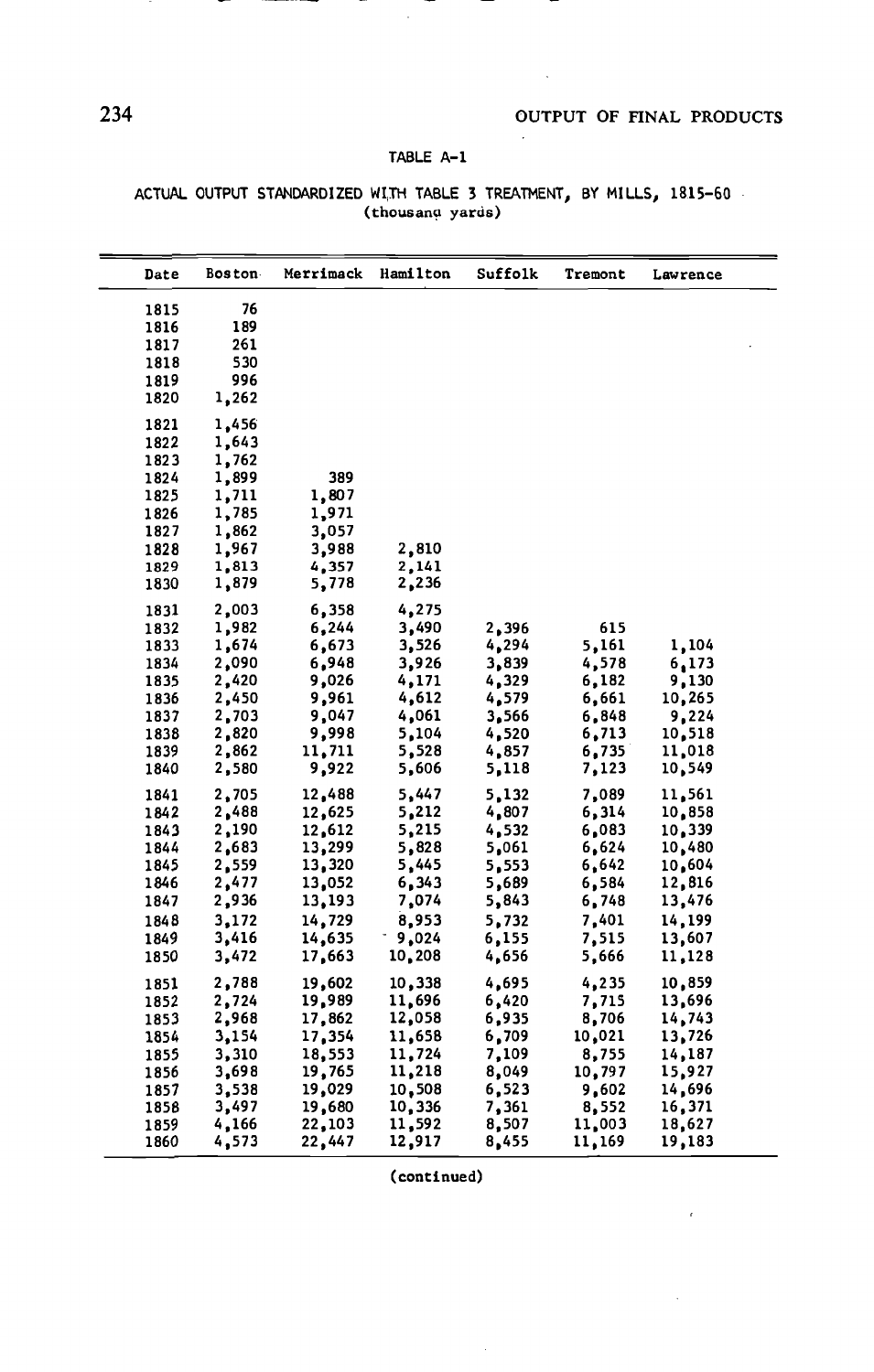$\epsilon$ 

| Date | Naumkeag | Lancaster | Dwight I       | Dwight II      | Dwight III | Lyman I |
|------|----------|-----------|----------------|----------------|------------|---------|
| 1815 |          |           |                |                |            |         |
|      |          |           |                |                |            |         |
| 1816 |          |           |                |                |            |         |
| 1817 |          |           |                |                |            |         |
| 1818 |          |           |                |                |            |         |
| 1819 |          |           |                |                |            |         |
| 1820 |          |           |                |                |            |         |
| 1821 |          |           |                |                |            |         |
| 1822 |          |           |                |                |            |         |
| 1823 |          |           |                |                |            |         |
| 1824 |          |           |                |                |            |         |
| 1825 |          |           |                |                |            |         |
| 1826 |          |           |                |                |            |         |
| 1827 |          |           |                |                |            |         |
| 1828 |          |           |                |                |            |         |
| 1829 |          |           |                |                |            |         |
| 1830 |          |           |                |                |            |         |
|      |          |           |                |                |            |         |
| 1831 |          |           |                |                |            |         |
| 1832 |          |           |                |                |            |         |
| 1833 |          |           |                |                |            |         |
| 1834 |          |           |                |                |            |         |
| 1835 |          |           |                |                |            |         |
| 1836 |          |           |                |                |            |         |
| 1837 |          |           |                |                |            |         |
| 1838 |          |           |                |                |            |         |
| 1839 |          |           |                |                |            |         |
| 1840 |          |           |                |                |            |         |
| 1841 |          |           | 407            | 44             |            |         |
| 1842 |          |           | 1,654          | 1,565          |            |         |
| 1843 |          |           | 1,403          | 2,558          |            |         |
| 1844 |          |           | 1,563          | 2,791          |            |         |
| 1845 |          |           | 1,555          | 2,515          | 236        |         |
| 1846 |          |           | 1,445          | 2,386          | 956        |         |
| 1847 |          | 327       | 1,553          | 2,607          | 1,087      |         |
| 1848 | 4,877    | 1,422     | 1,510          | 2,558          | 1,231      |         |
| 1849 | 5,394    | 3,192     | 1,523          | 2,373          | 1,393      |         |
| 1850 | 5,458    | 4,058     | 1,461          | 2,185          | 1,418      | 4,831   |
|      |          |           |                |                |            |         |
| 1851 | 5,614    | 4,102     | 1,528          | 1,787          | 1,384      | 6,574   |
| 1852 | 5,701    | 4,369     | 1,543          | 2,356          | 1,306      | 8,595   |
| 1853 | 5,294    | 4,026     | 1,572          | 2,444          | 1,440      | 4,172   |
| 1854 | 5,112    | 3,869     | 1,486          | 2,521          | 1,361      | 8,202   |
| 1855 | 5,460    | 4,678     | 1,679          | 2,486          | 1,403      | 8,289   |
| 1856 | 5,392    | 5,039     | 1,447          | 2,546          | 1,519      | 8,110   |
| 1857 | 4,925    | 4,612     | 1,284          | 2,885          | 1,154      | 4,240   |
| 1858 | 4,868    | 4,636     | 1,789          | 2,139          | 1,204      | 8,955   |
| 1859 | 5,366    | 5,340     | 1,930<br>1,776 | 2,485<br>3,503 | 1,342      | 8,553   |
| 1860 | 5,539    | 5,309     |                |                | 1,449      | 4,309   |

TABLE A—i (continued)

(continued)

 $\ddot{\phantom{a}}$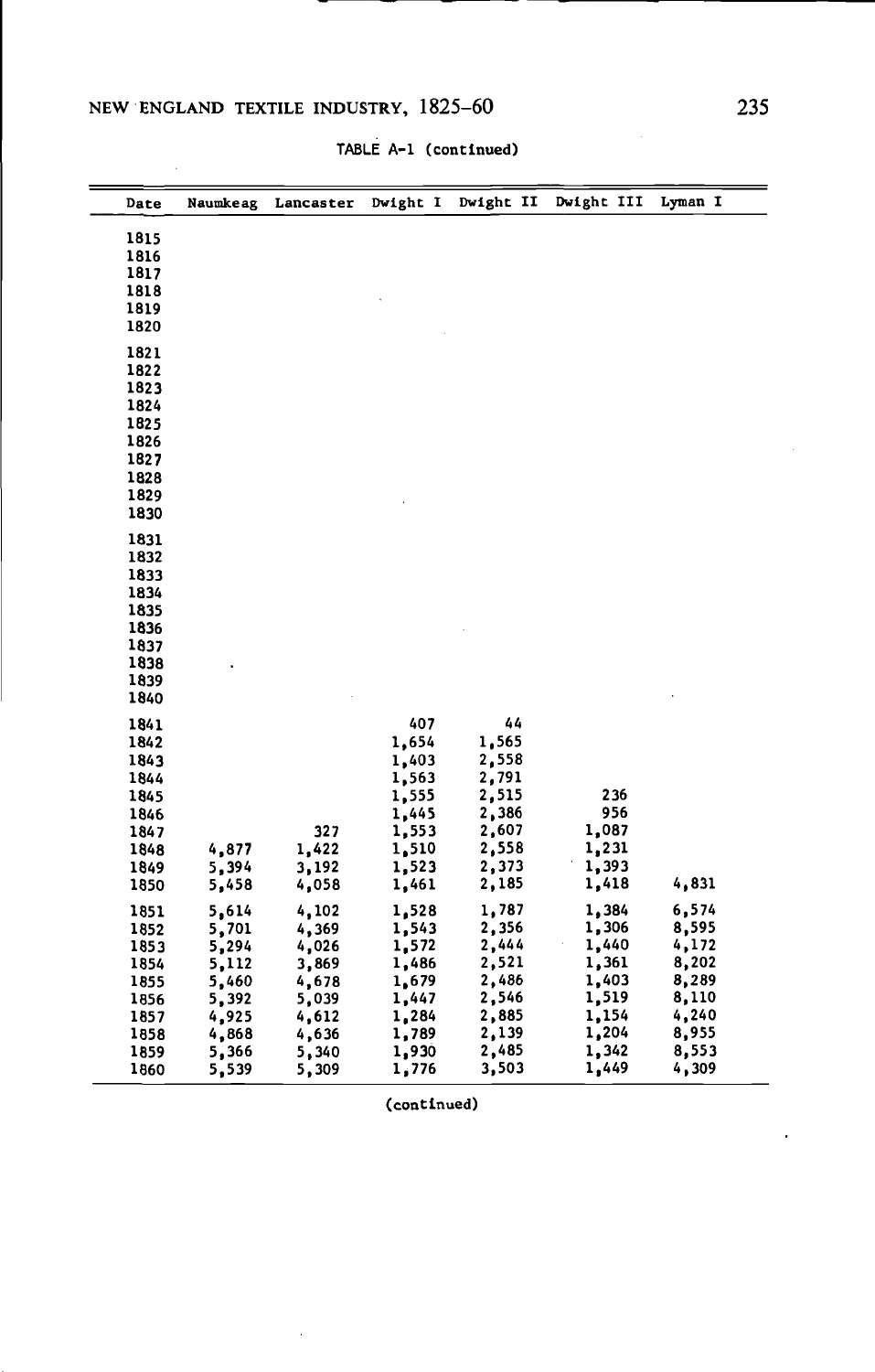¥,

| 236          |          |                  | TABLE A-1 (continued) |                 |           | OUTPUT OF FINAL PRODUCTS |
|--------------|----------|------------------|-----------------------|-----------------|-----------|--------------------------|
| Date         | Lyman II | Nashua           | Jackson               | Laconia         | Pepperill | Amoskeag I               |
|              | Ŧ        |                  |                       |                 |           |                          |
| 1815         |          |                  |                       |                 |           |                          |
| 1816         |          |                  |                       |                 |           |                          |
| 1817<br>1818 |          |                  |                       |                 |           |                          |
| 1819         |          |                  |                       |                 |           |                          |
| 1820         |          |                  |                       |                 |           |                          |
| 1821         |          |                  |                       |                 |           |                          |
| 1822         |          |                  |                       |                 |           |                          |
| 1823         |          |                  |                       |                 |           |                          |
| 1824         |          |                  |                       |                 |           |                          |
| 1825         |          |                  |                       |                 |           |                          |
| 1826         |          | 321              |                       |                 |           |                          |
| 1827         |          | 1,031            |                       |                 |           |                          |
| 1828         |          | 1,938            |                       |                 |           |                          |
| 1829         |          | 2,350            |                       |                 |           |                          |
| 1830         |          | 2,483            |                       |                 |           |                          |
| 1831         |          | 2,954            |                       |                 |           |                          |
| 1832         |          | 3,347            | 2,510                 |                 |           |                          |
| 1833<br>1834 |          | 3,721<br>3,706   | 4,308<br>4,385        |                 |           |                          |
| 1835         |          | 3,646            | 4,460                 |                 |           |                          |
| 1836         |          | 5,591            | 4,567                 |                 |           |                          |
| 1837         |          | 6,560            | 4,975                 |                 |           | 1,272                    |
| 1838         |          | 7,755            | 4,997                 |                 |           | 1,407                    |
| 1839         |          | 9,033            | 4,980                 |                 |           | 1,453                    |
| 1840         |          | 7,690            | 5,173                 |                 |           | 1,126                    |
| 1841         |          | 8,203            | 5,321                 |                 |           | 1,077                    |
| 1842         |          | 7,582            | 4,803                 |                 |           | 1,102                    |
| 1843         |          | 7,814            | 4,867                 |                 |           | 1,148                    |
| 1844         |          | 8,485            | 5,368                 |                 |           | 1,160                    |
| 1845         |          | 11,041           | 5,473                 | 1,974           |           | 1,189                    |
| 1846         |          | 11,133           | 5,250                 | 3,093           |           | 1,190                    |
| 1847         |          | 10,479           | 4,980                 | 5,509           |           | 540                      |
| 1848<br>1849 |          | 11,767<br>12,445 | 5,219<br>5,115        | 8,355<br>10,787 |           |                          |
| 1850         |          | 12,548           | 4,339                 | 8,111           | 755       |                          |
| 1851         |          | 9,535            | 3,713                 | 10,937          | 7.174     |                          |
| 1852         | 324      | 10,529           | 4,162                 | 12,296          | 10,624    |                          |
| 1853         | 2,969    | 11,005           | 4,818                 | 10,569          | 9,919     |                          |
| 1854         | 3,446    | 11,975           | 5,000                 | 9,571           | 9,794     |                          |
| 1855         | 4,006    | 12,840           | 5,098                 | 3,811           | 10,707    |                          |
| 1856         | 3,923    | 11,689           | 6,474                 |                 | 13,291    |                          |
| 1857         | 3,440    | 10,430           | 6,103                 |                 | 10,946    |                          |
| 1858         | 4,446    | 11,834           | 6,843                 |                 | 14,768    |                          |
| 1859         | 4,172    | 13,881           | 8,441                 |                 | 14,976    |                          |
| 1860         | 3,834    | 15,265           | 8,568                 |                 | 15,792    |                          |

TABLE A—i (continued)

(continued)

 $\overline{\phantom{a}}$ 

ł,

 $\ddot{\phantom{1}}$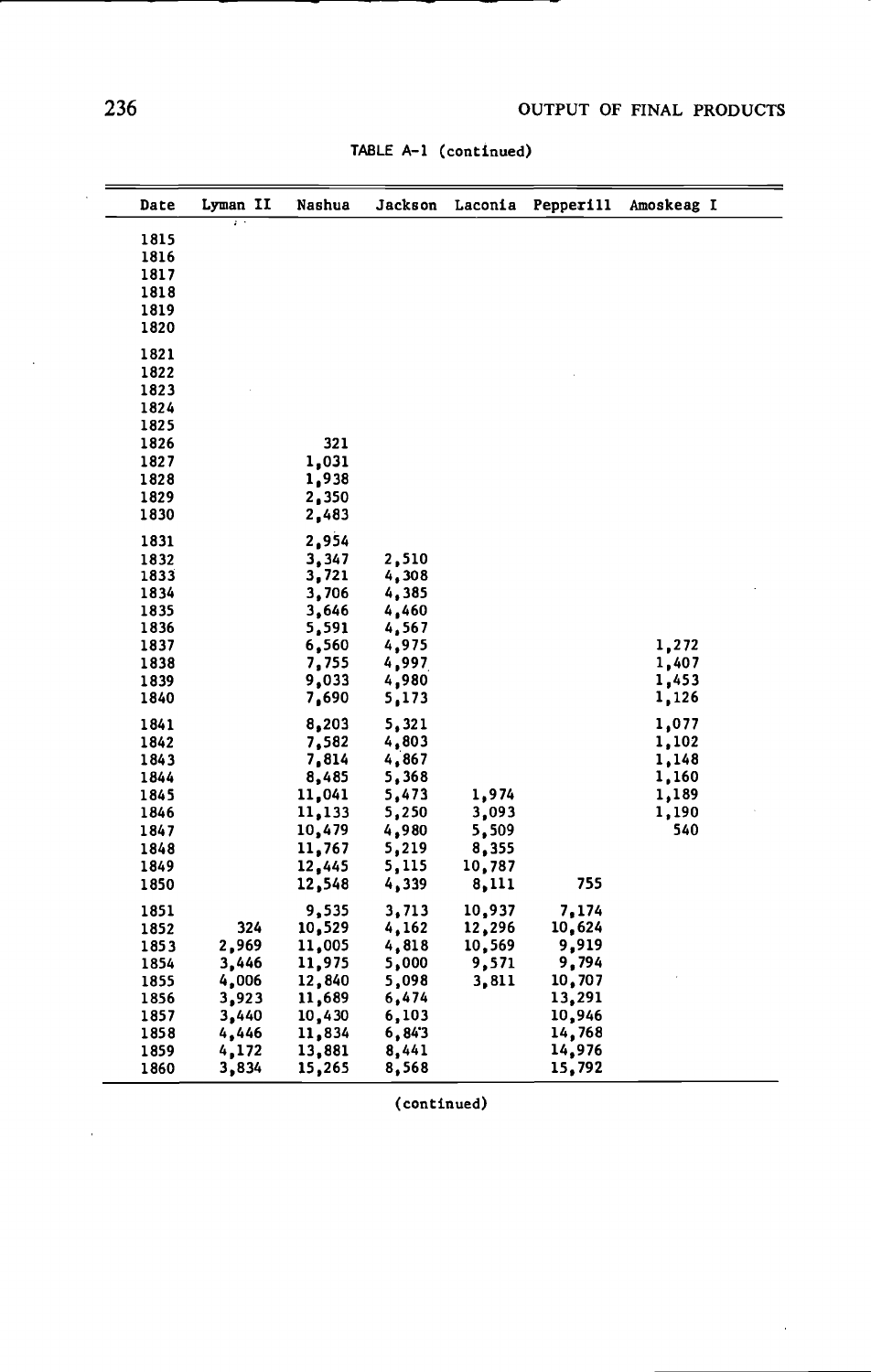|              | TABLE A-1 (concluded) |                |       |            |            |            |           |  |  |
|--------------|-----------------------|----------------|-------|------------|------------|------------|-----------|--|--|
|              | Amoskeag              | Amoskeag       |       |            | Slater and |            |           |  |  |
| Date         | п                     | ш              | Rampo | Slater     | Tiffany    | Sutton     | Metacomet |  |  |
| 1815         |                       |                |       |            |            |            |           |  |  |
| 1816         |                       |                |       |            |            |            |           |  |  |
| 1817         |                       |                |       |            |            |            |           |  |  |
| 1818         |                       |                |       |            |            |            |           |  |  |
| 1819         |                       |                |       |            |            |            |           |  |  |
| 1820         |                       |                |       |            |            |            |           |  |  |
| 1821         |                       |                | 149   |            |            |            |           |  |  |
| 1822         |                       |                | 181   |            |            |            |           |  |  |
| 1823         |                       |                | 317   |            |            |            |           |  |  |
| 1824         |                       |                | 350   |            |            |            |           |  |  |
| 1825         |                       |                | 245   |            |            |            |           |  |  |
| 1826         |                       |                | 281   | 488        |            |            |           |  |  |
| 1827         |                       |                | 320   | 678        | 338        |            |           |  |  |
| 1828         |                       |                | 261   | 643        | 604        |            |           |  |  |
| 1829         |                       |                | 305   | 458        | 546        |            |           |  |  |
| 1830         |                       |                | 336   | 608        | 589        | ı          |           |  |  |
| 1831         |                       |                | 271   | 696        | 662        | 405        |           |  |  |
| 1832         |                       |                | 247   | 619        | 610        | 335        |           |  |  |
| 1833         |                       |                | 119   | 461        | 572        | 452        |           |  |  |
| 1834         |                       |                |       | 393        | 365        | 479        |           |  |  |
| 1835         |                       |                |       | 247        | 374        | 503        |           |  |  |
| 1836         |                       |                |       | 415        | 600        | 473        |           |  |  |
| 1837         | 857                   |                |       | 620        | 61         | 331        |           |  |  |
| 1838         | 927<br>860            |                |       | 506<br>509 |            | 683<br>383 |           |  |  |
| 1839<br>1840 | 946                   |                |       |            |            | 372        |           |  |  |
|              |                       |                |       |            |            |            |           |  |  |
| 1841         | 884                   | 1,714          |       |            |            | 710        |           |  |  |
| 1842         | 914                   | 6,322          |       |            |            | 234<br>992 |           |  |  |
| 1843<br>1844 | 507<br>1,050          | 6,182<br>8,777 |       |            |            | 740        |           |  |  |
| 1845         | 1,242                 | 12,719         |       |            |            | 776        |           |  |  |
| 1846         | 1,549                 | 13,242         |       |            |            | 710        |           |  |  |
| 1847         | 1,537                 | 12,369         |       |            |            | 833        |           |  |  |
| 1848         |                       | 13,299         |       |            |            | 403        | 5,020     |  |  |
| 1849         | 498                   | 17,999         |       |            |            | 845        | 5,500     |  |  |
| 1850         | 1,568                 | 12,996         |       |            |            | 842        | 5,303     |  |  |
| 1851         | 1,564                 | 15,816         |       |            |            | 875        | 3,370     |  |  |
| 1852         | 1,700                 | 18,295         |       |            |            | 955        | 4,656     |  |  |
| 1853         | 1,458                 | 17,646         |       |            |            | 998        | 5,170     |  |  |
| 1854         | 1,452                 | 16,460         |       |            |            | 757        | 5,232     |  |  |
| 1855         | 1,423                 | 17,721         |       |            |            | 1,286      | 4,445     |  |  |
| 1856         | 1,411                 | 20,972         |       |            |            | 1,000      | 5,141     |  |  |
| 1857         | 544                   | 15,024         |       |            |            | 511        | 5,300     |  |  |
| 1858         | 504                   | 22,559         |       |            |            | 1,645      | 5,820     |  |  |
| 1859         | 1,900                 | 24,240         |       |            |            | 1,800      | 5,656     |  |  |
| 1860         | 1,681                 | 21,863         |       |            |            |            | 6,130     |  |  |

TABLE A—i (concluded)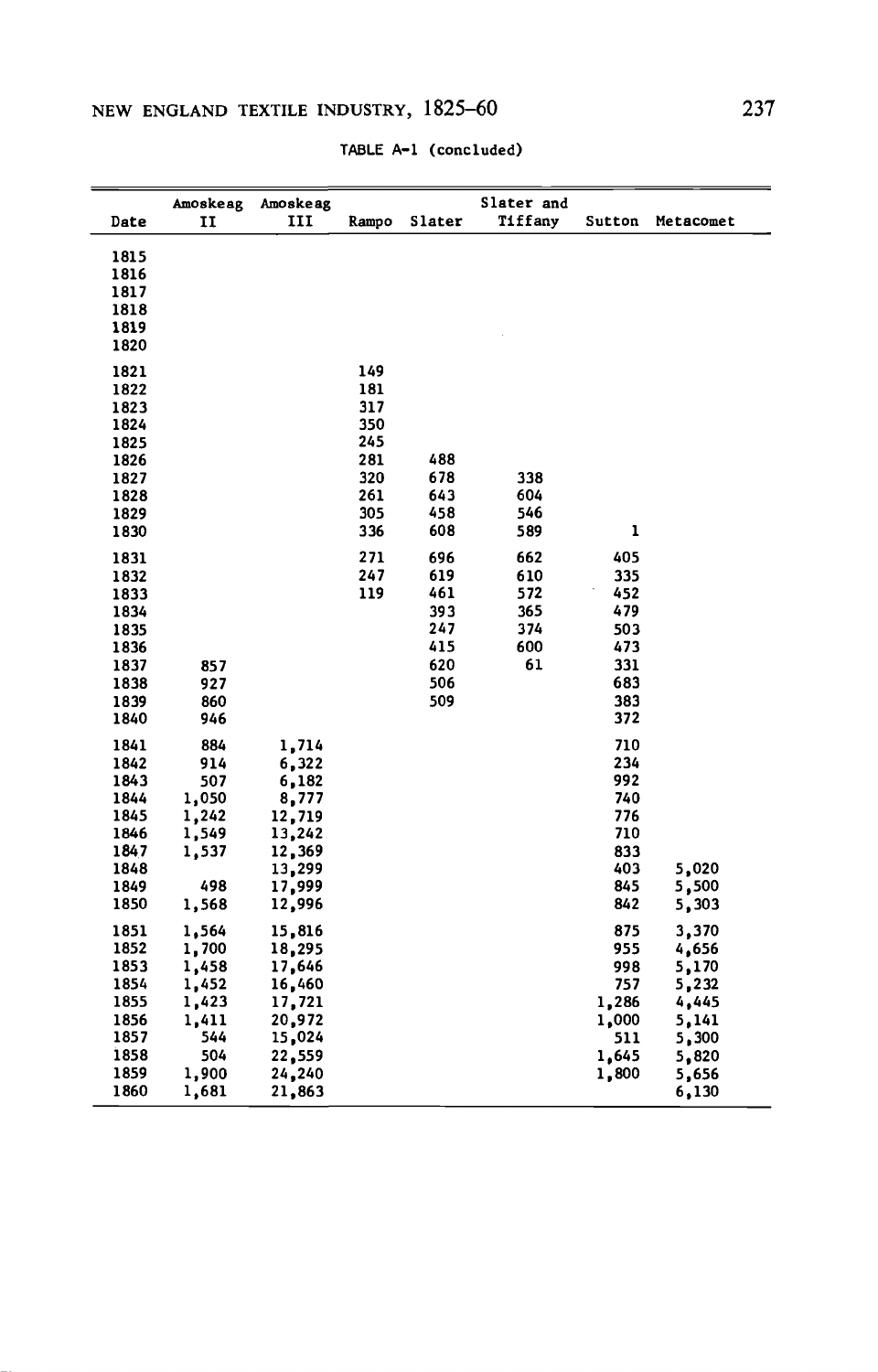### TABLE A—2

|      |                    | Producers of Low-Count Goods <sup>a</sup> |                    | Producers of Medium-Count Goods <sup>b</sup> |                                 |                    |  |  |
|------|--------------------|-------------------------------------------|--------------------|----------------------------------------------|---------------------------------|--------------------|--|--|
| Year | Number of<br>Mills | Estimated<br>Standard<br>Output           | Recorded<br>Output | Number of<br>Mills                           | Estimated<br>Standard<br>Output | Recorded<br>Output |  |  |
| 1825 | 3                  | 1,586                                     | 1,711              | 3                                            | 2,349                           | 1,801              |  |  |
| 1826 | 5                  | 1,629                                     | 2,106              | 3                                            | 2,562                           | 1,971              |  |  |
| 1827 | 5                  | 2,669                                     | 2,893              | 3                                            | 3,975                           | 3,057              |  |  |
| 1828 | 7                  | 6,787                                     | 6,717              | 3                                            | 5,185                           | 3,988              |  |  |
| 1829 | 7                  | 6,282                                     | 6,305              | 3                                            | 5,664                           | 4,357              |  |  |
| 1830 | 8                  | 6,588                                     | 6,600              | 5                                            | 7,512                           | 5,778              |  |  |
| 1831 | 8                  | 9,492                                     | 9,233              | 6                                            | 8,266                           | 6,358              |  |  |
| 1832 | 11                 | 14,361                                    | 14,343             | 6                                            | 8,117                           | 6,244              |  |  |
| 1833 | 15                 | 24,224                                    | 23,790             | 6                                            | 8,674                           | 6,673              |  |  |
| 1834 | 15                 | 31,127                                    | 28,700             | 6                                            | 9,032                           | 6,948              |  |  |
| 1835 | 17                 | 36,094                                    | 34,341             | 7                                            | 12,118                          | 9,323              |  |  |
| 1836 | 17                 | 39,271                                    | 38,729             | 7                                            | 14,980                          | 11,657             |  |  |
| 1837 | 17                 | 37,759                                    | 37,940             | 7                                            | 12,554                          | 9.944              |  |  |
| 1838 | 18                 | 42,823                                    | 42,429             | 8                                            | 16,050                          | 12,350             |  |  |
| 1839 | 18                 | 45,921                                    | 45,016             | 8                                            | 18,713                          | 14,393             |  |  |
| 1840 | 18                 | 45,022                                    | 43,842             | 8                                            | 19,504                          | 13,016             |  |  |
| 1841 | 18                 | 47,218                                    | 45,460             | 9                                            | 20,218                          | 15,952             |  |  |
| 1842 | 18                 | 43,948                                    | 42,066             | 9                                            | 21,645                          | 18,264             |  |  |
| 1843 | 18                 | 42,782                                    | 41,043             | 9                                            | 20,240                          | 17,227             |  |  |
| 1844 | 18                 | 47,263                                    | 44,531             | 9                                            | 23,094                          | 19,205             |  |  |
| 1845 | 21                 | 52,362                                    | 49,295             | 10                                           | 25,249                          | 19,435             |  |  |
| 1846 | 22                 | 57,126                                    | 53,388             | 10                                           | 26,936                          | 20,598             |  |  |
| 1847 | 24                 | 60,901                                    | 57,048             | 10                                           | 25,797                          | 19,937             |  |  |
| 1848 | 24                 | 73,018                                    | 69,679             | 10                                           | 27,755                          | 21,757             |  |  |
| 1849 | 24                 | 77,505                                    | 73,463             | 10                                           | 27,008                          | 21,755             |  |  |
| 1850 | 24                 | 68,311                                    | 66,346             | 10                                           | 31,373                          | 24,829             |  |  |
| 1851 | 24                 | 73.055                                    | 69,893             | 10                                           | 32,481                          | 26,245             |  |  |
| 1852 | 24                 | 91,907                                    | 85,568             | 10                                           | 34,105                          | 27,555             |  |  |
| 1853 | 24                 | 90,909                                    | 87,019             | 9                                            | 30,330                          | 24,317             |  |  |
| 1854 | 24                 | 88,982                                    | 86,725             | 9                                            | 26,567                          | 23,824             |  |  |
| 1855 | 24                 | 87,353                                    | 83,006             | 9                                            | 31,573                          | 25,411             |  |  |
| 1856 | 24                 | 91,798                                    | 86,540             | 9                                            | 34,671                          | 26,428             |  |  |
| 1857 | 24                 | 81,018                                    | 77,276             | 9                                            | 31,372                          | 24,896             |  |  |
| 1858 | 24                 | 89,255                                    | 84,433             | 9                                            | 32,168                          | 26,914             |  |  |
| 1859 | 24                 | 102,670                                   | 96,562             | 9                                            | 37,801                          | 30,119             |  |  |
| 1860 | 24                 | 107,829                                   | 101,466            | 9                                            | 36,060                          | 29,604             |  |  |

#### COMPARISON OF STANDARD AND RECORDED YARDS, BY COUNT, 182 5—60 (thousand yards)

aBoston, Hamilton, Suffolk, Tremont, Lawrence, Naumkeag, Jackson, Nashua, Pepperill.

 $^{\rm b}$ Merrimack, Dwight.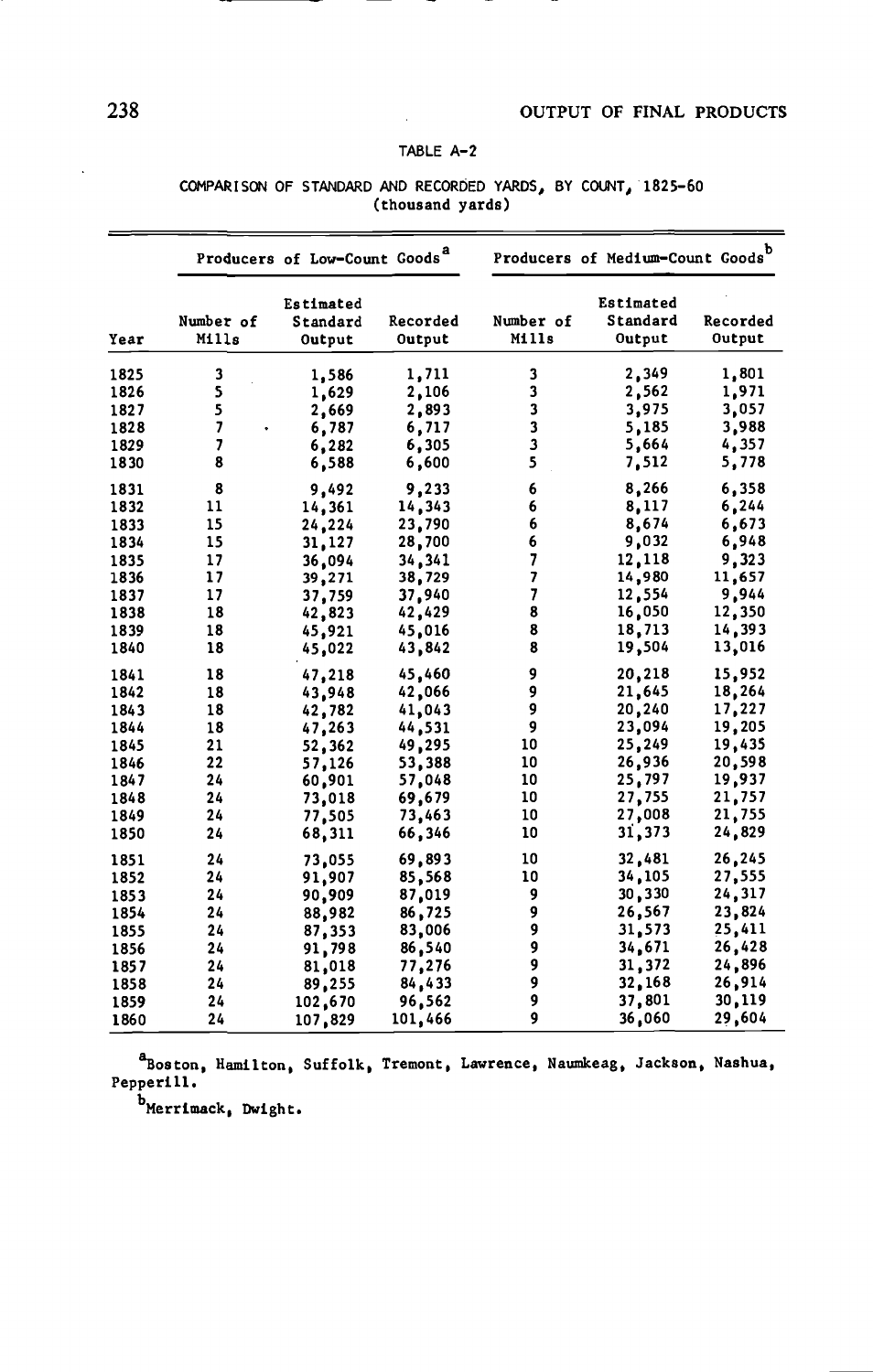## NEW ENGLAND TEXTILE INDUSTRY, 1825—60 239

## COMMENT

## Paul F. McGouldrick, Board of Governors, Federal Reserve System

In estimating the annual output of the New England textile industry between 1825 and 1860, Davis and Stettler assumed that their sample was representative of established companies with respect to percentage changes in output and that additions to output by new companies occurred evenly between benchmark dates. The first of these assumptions is supported broadly by my analysis of much the same group of companies which shows a very low variance of company output changes around mean output changes.' My comparison of the output of these companies with the raw cotton consumed annually in the United States after the Civil War showed a steeper upward trend, as would be expected from the entry of new companies, particularly those in the Fall River-New Bedford area and the South. But the contours of both series around their respective trends do not disprove the hypothesis that the companies in the Baker Library manuscript collection represented the established component of the industry in their output decisions.

But the second assumption made by Davis and Stettler—that output of new companies can be distributed evenly between benchmark datesis purely arbitrary. Specifically, plant and equipment spending of my own sample of companies shows very pronounced cycles from 1835 to the Civil War and thereafter. It would be astonishing if similar or even more pronounced cycles did not occur in the formation of new companies.<sup>2</sup> An index reflecting the number of new firms beginning operations year by year would certainly improve the estimates of this component of the output series. Such an index could be derived from the annual Massachusetts data on the incorporation of new companies by identifying textile companies among these from listings in trade directories available for the early 1870's. Lags between incorporation and output could be estimated from manuscripts in the Baker Library at Harvard University and applied

<sup>1</sup> After adjusting for entry of new companies but not for gross or net investment. The analysis is in my unpublished Ph.D. dissertation for Harvard University.

<sup>2</sup> All contemporary and present-day literature on the industry shows that orders for textile machinery fluctuated sharply in a cyclical fashion (George Gibb's The Saco Lowell Shops and Thomas Navin's The Whitin Machine Works might be referred to). Erastus Bigelow complained bitterly about the very uneven pace of textile company formation, asserting that what we would call information lags and desires of promoters to keep projects going, even in the face of declining markets, caused large amounts of excess capacity to appear when prices and profits were falling (Harris-Gastrell report on American cotton manufacturers, H.M. Stationers Office, London, 1873).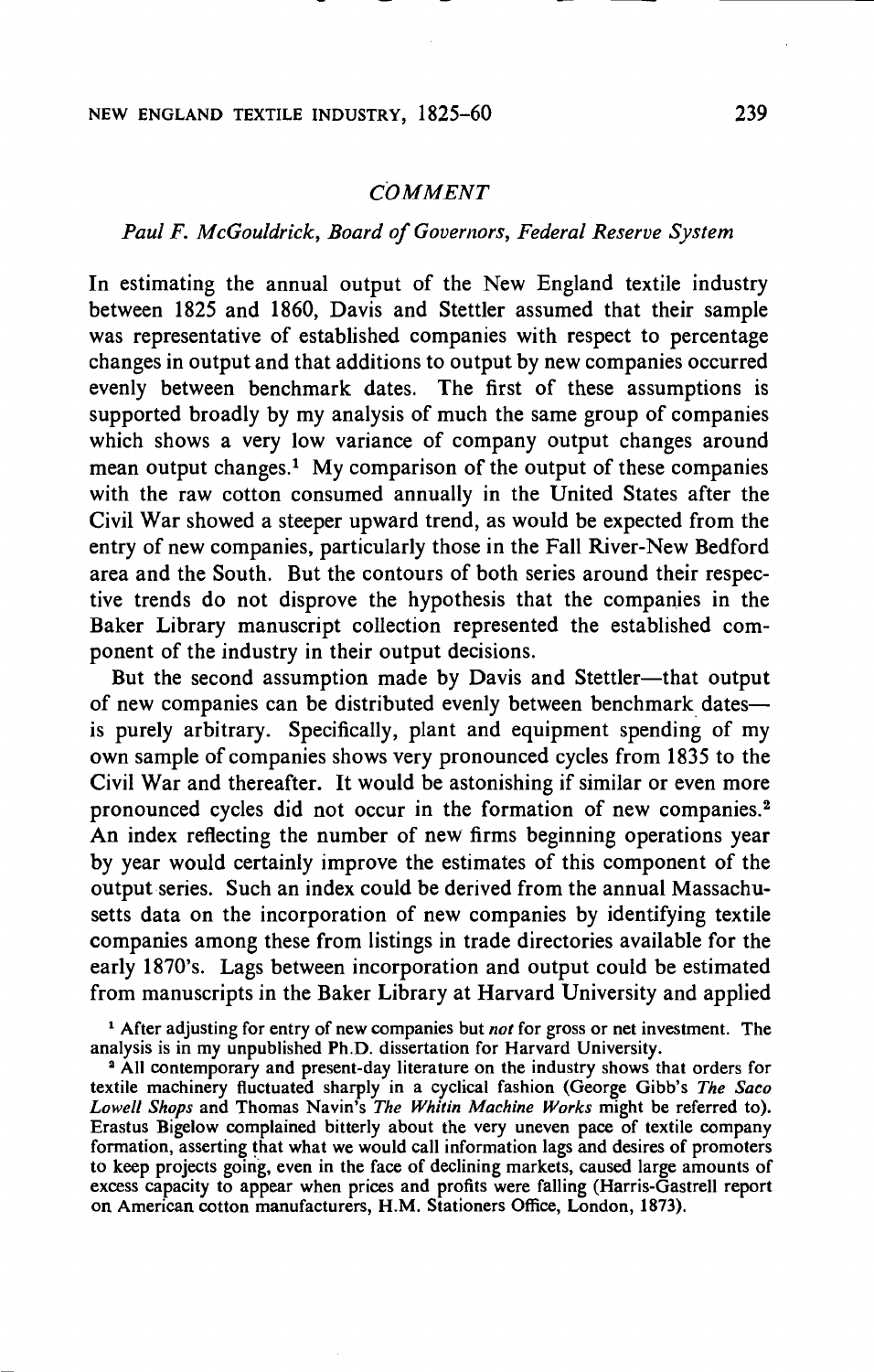to textile company incorporations. The index constructed in this way could then be used to raise the percentage changes of the established companies to industry output between benchmark dates. It would also serve as a check on the reliability of the benchmarks.

In my opinion, the authors are correct in using yards instead of pounds of cloth as a measure of output. My own Laspeyres and Paasche index tests among companies over time show that the differences between the unweighted and the weighted output estimates were small enough to make weighting unnecessary for nearly every purpose. But the procedure for converting actual yards to standard yards is not clearly specified in the paper, nor are reasons given for not converting all output to the standard-yard equivalent.

In the last section on capital and labor productivity, the authors use the spindle as an index of capital. My work shows a large decline in the constant-dollar cost of structures and equipment per spindle for a standard mill producing a homogeneous output (in constant dollars) between the 1820's and the 1860's. Hence, the spindle has a strong upward bias over time as a capital index. Furthermore, the productivity of spindles and that of other textile capital goods changed at different times and at different rates. Thus these two biases affect not only long-run but also decade-to-decade comparisons.

The authors' estimates of labor productivity agree with mine. Labor productivity not only rose after 1840 but rose as rapidly as before, despite the substitution of unskilled and largely illiterate immigrant labor for the celebrated New England farm girls.

Data on inventories and imports would help the interpretation of the output series. Changes in cloth inventories can be obtained, in value and in physical terms, for a subsample of the companies in Davis' and Stettler's sample. Inventory cycles could illuminate changes in general economic conditions as well as those in output and prices of this industry. While the authors concentrated on the regional industry, imports competed strongly with home output of standard cloth types before the Civil War.

## REPLY by Davis and Stettler

Paul McGouldrick calls attention to two assumptions in our paper and takes exception to the second. Unfortunately, he has slightly misunderstood the argument. We have not assumed that additions to output resulting from the entry of new firms occur evenly over the intercensual period; rather, we have assumed that the change in the sample proportion occurs evenly between benchmarks. This change occurs for three reasons: existing sample mills expand output more or less rapidly than nonsample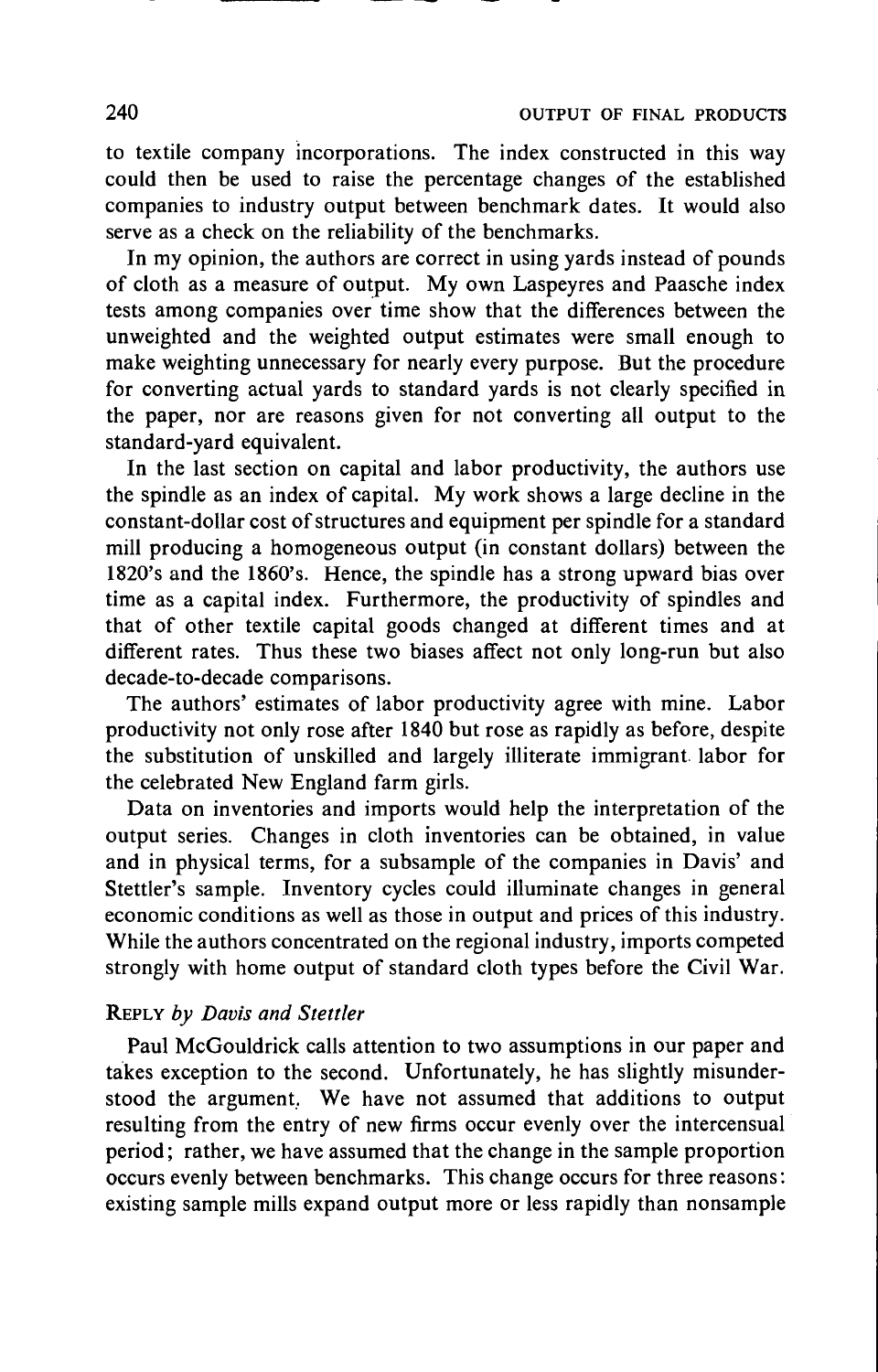mills; existing sample firms add new facilities more or less rapidly than nonsample firms; and firms enter the sample at a rate other than the entry rate for the industry.

We well realize the difficulties associated with the even allocation technique and considered a number of alternatives; however, the more complicated hypotheses are underpinned by some equally tenuous assumptions.1 McGouldrick suggests that we construct an index based on the differences in the rate of entry into the cotton industry. Such an index could simply assume that the yearly change in the sample proportion equals the difference between the benchmark ratios multiplied by the ratio of entry since the first benchmark to entry between benchmarks. Entry could be defined as a lagged function of incorporations in Massachusetts. If one wishes to take into account entries into the sample, the ratio of incorporations could be deflated by a similar ratio using yearly sample entries.

There are a number of unstated assumptions underlying such indexes. First, it is assumed that the number of investment projects consummated by production is proportional to the number of incorporations. This assumption is hardly justified. The ratios of net entry to incorporations appropriately lagged (given below) vary widely for six- and eight-year periods. Second, the proposed index assumes a lag invariant with respect

|         | Lag of  | Lag of | Lag of  |  |
|---------|---------|--------|---------|--|
| Period  | 0 Years | 1 Year | 2 Years |  |
| 1831-37 | .36     | .46    | .67     |  |
| 1837-45 | .43     | .32    | .22     |  |

to the business cycle and other disturbances. For the textile firms listed on the Boston Stock Exchange in the pre-Civil War era, the average lag between the year of incorporation and the commencement of operations is 1.25 years; however, the variance of the distribution is 1.58 years. In

<sup>1</sup> Changes in the weighting system induce considerable changes in the intercensual niques are presented below:

|      |               |           |        | Cumulative Inc.   | Cumulative Inc.<br>Corrected and Lagged |         |  |
|------|---------------|-----------|--------|-------------------|-----------------------------------------|---------|--|
| Year | <b>Sample</b> | Even All. | 1 Year | Lagged<br>2 Years | 1 Year                                  | 2 Years |  |
| 1832 | 14            | 82        | 98     | 105               | 113                                     | 105     |  |
| 1833 | 22            | 107       | 131    | 149               | 173                                     | 125     |  |
| 1834 | 28            | 111       | 153    | 138               | 212                                     | 125     |  |
| 1835 | 35            | 131       | 176    | 160               | 176                                     | 141     |  |
| 1836 | 39            | 133       | 183    | 160               | 183                                     | 160     |  |
| 1837 | 35            | 118       | 118    | 118               | 118                                     | 118     |  |

an arithmetic count—division by zero.